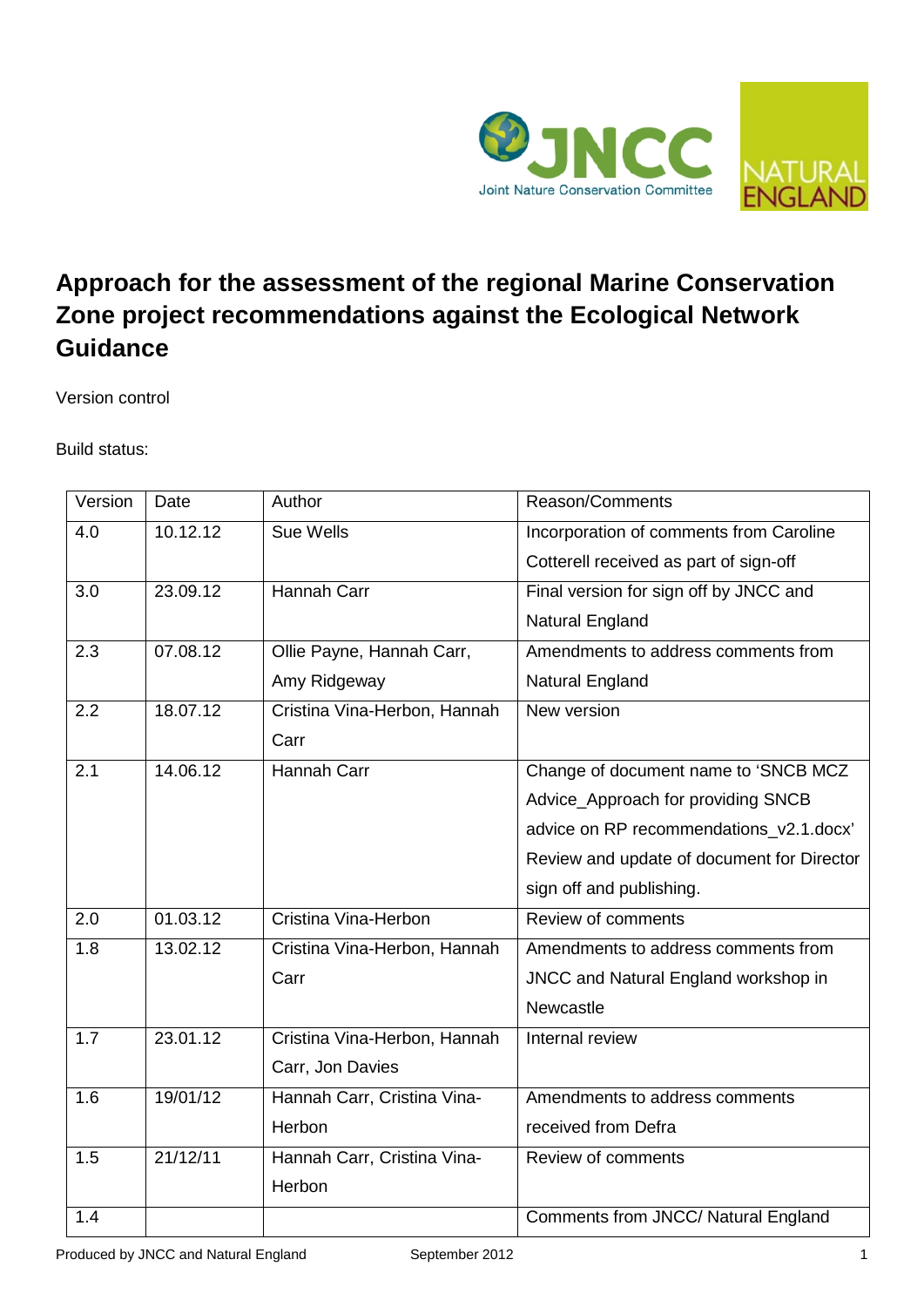|     |            |                               | workshop on 08/12/11 and subsequent |
|-----|------------|-------------------------------|-------------------------------------|
|     |            |                               | comments received from attendees    |
| 1.3 | 06/12/11   | Hannah Carr, Cristina Vina-   |                                     |
|     |            | Herbon                        |                                     |
| 1.2 | 05/12/11   | Hannah Carr, Cristina Vina-   |                                     |
|     |            | Herbon                        |                                     |
| 1.1 | 10/10/2011 | Laura Cornick, Hannah Carr,   |                                     |
|     |            | Beth Stoker, Cristina Vina-   |                                     |
|     |            | Herbon                        |                                     |
| 0.1 | 29/09/2011 | Jon Davies, Cristina Herbon,  | <b>JNCC workshop in Newcastle</b>   |
|     |            | Mark Tasker, Dan Bayley,      |                                     |
|     |            | Jenny Oates, Beth Stoker, Ana |                                     |
|     |            | Jesus, Alice Ramsay, Johnny   |                                     |
|     |            | Murt, Hannah Carr, Amy        |                                     |
|     |            | Ridgeway, Laura Cornick,      |                                     |
|     |            | Gareth Johnson                |                                     |

## Distribution list:

| Copy       | Version | Date     | Issued to                                                   |
|------------|---------|----------|-------------------------------------------------------------|
| Electronic | 3.0     | 23.09.12 | John Goold and Caroline Cotterell for sign off              |
| Electronic | 2.3     | 19.09.12 | Ollie Payne, Cristina Vina-Herbon, Amy Ridgeway             |
| Electronic | 2.2     | 31.07.12 | Jen Ashworth                                                |
| Electronic | 2.0     | 01.03.12 | JNCC MPA sub-group                                          |
| Electronic | 1.8     | 15.02.12 | Alice Ramsay, Neil Ellis, Dan Bayley, Jon Davies, Nicola    |
|            |         |          | Church, Laura Cornick, Jenny Oates, Amy Ridgeway, Declan    |
|            |         |          | Tobin, Sophie Elliott, Tom Blasdale, Jim Reid, Fiona McNie, |
|            |         |          | Liam Fisher, Chris Davies, Jen Ashworth, John Bleach.       |
| Electronic | 1.7     | 31.01.12 | Alice Ramsay, Neil Ellis, Dan Bayley, Nicola Church, Jen    |
|            |         |          | Ashworth, Chris Davis and Fiona McNie                       |
| Electronic | 1.6     | 20.01.12 | Hannah Carr, Cristina Vina-Herbon, Jon Davies               |
| Electronic | 1.5     | 21.12.11 | Defra                                                       |
| Electronic | 1.3     | 06.12.11 | Alice Ramsay, Nicola Church, Jenny Oates, Jen Ashworth,     |
|            |         |          | Chris Davis, Roger Covey, Chris Lumb, Hester Clack, Ingrid  |
|            |         |          | Chudleigh, Tom Manning, Lisa Jenner, Ian Paterson, Emma     |
|            |         |          | <b>Brown</b>                                                |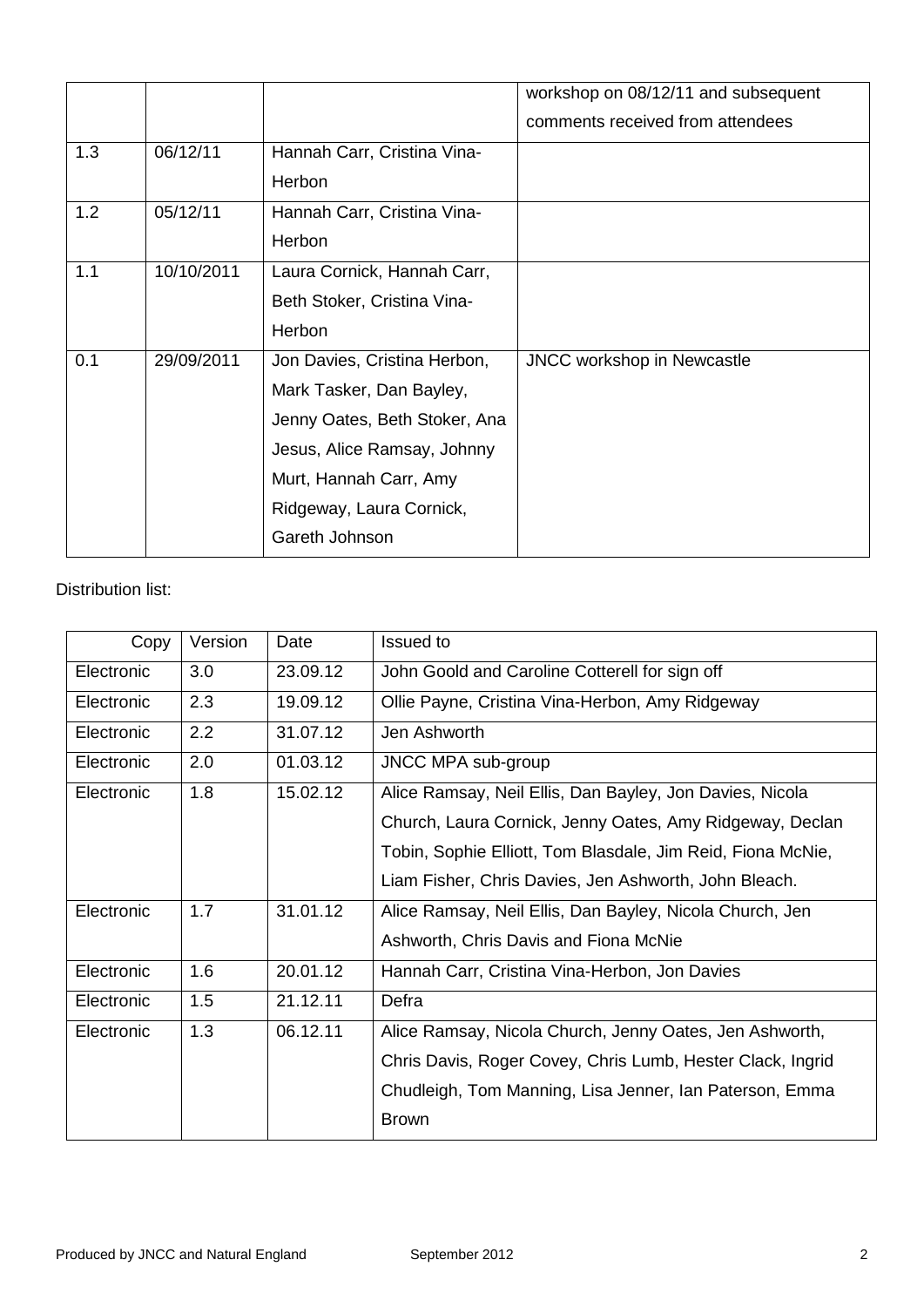# **1. Background**

The Joint Nature Conservation Committee (JNCC) and Natural England developed the Ecological Network Guidance (ENG) (Natural England & JNCC, 2010) based on the Defra network design principles, to guide regional projects on the identification and recommendation of Marine Conservation Zones (MCZs). The network design principles for an ecologically coherent network, as listed in the Ministerial Statement 2010 (pre election) and Defra Guidance Note 1 (Defra, 2010) (current Government), are: representativity, replication, viability, adequacy, connectivity, range of protection, and the use best available evidence. These principles are based on OSPAR guidance (OSPAR, 2006).

Government has asked JNCC and Natural England to analyse, describe and provide advice on the regional MCZ project recommendations, explicitly to:

- Provide a statement(s) on the extent to which the regional MCZ project recommendations are endorsed;
- Offer any advice on the proposed recommendations, including any potential additional options;
- Give a response to the Science Advisory Panel (SAP) assessment of the final regional MCZ project recommendations, focussed on any feedback that has not been addressed by the regional MCZ projects; and,
- Offer any additional advice on the regional MCZ project recommendations JNCC and Natural England wish to provide Government.

The present document explains the proposed approach for developing the analysis of regional project recommendations which will be part of section 4 in JNCC and Natural England's advice on Marine Conservation Zone recommendations. Section 4.1 covers JNCC and Natural England's advice on the proposed site recommendations including any potential options, an assessment against ENG guidelines (including reference areas), and relevant discussion on shortfalls and redundancies.

JNCC and Natural England developed protocols that set out the standards against which we will produce our advice. Please note that the Protocol for Section 4.1 of the MCZ advice is the Ecological Network Guidance (Natural England & JNCC, 2010). This current document provides the approach to be followed when producing our advice on the regional MCZ project recommendations, in particular in relation to the guidelines set out in the ENG.

## **2. Overview of the approach**

The regional MCZ project recommendations contain a vast amount of information at site and regional network level that will be evaluated to provide Defra with appropriate advice to support the Minister's decision on MCZ designation. The present document proposes the content and format for the development of section 4.1 of the JNCC and Natural England advice. It describes the approach for assessing the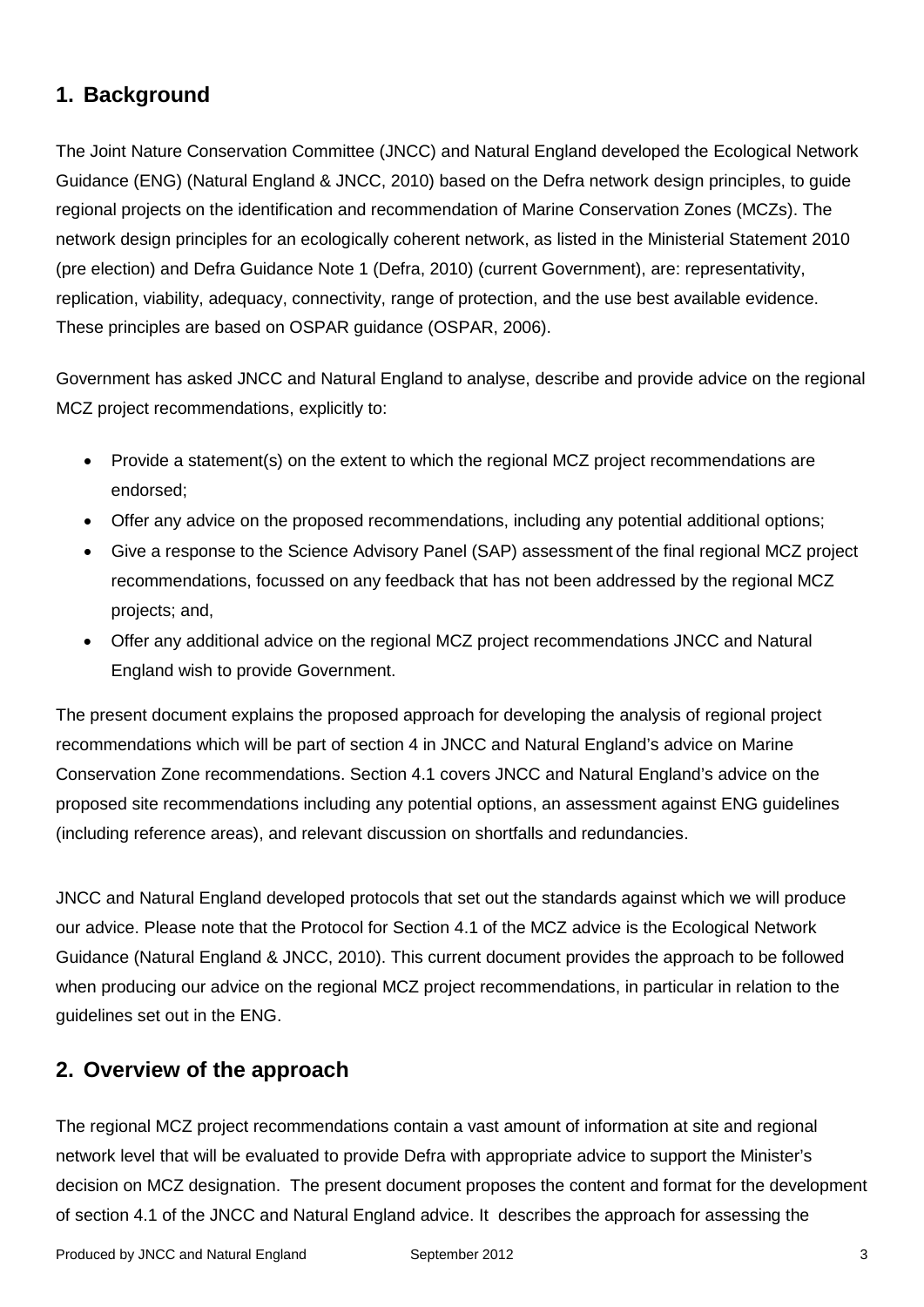regional MCZ project recommendations individually and across the regional MCZ project areas, specifically in relation to the guidelines and principles provided in the ENG and any additional advice we might wish to provide to support the Ministerial decision. In reviewing the regional MCZ project recommendations, we need to assess the ecological importance of both the features and sites, and highlight the ecological advantages each recommended MCZ (rMCZ) could offer in terms of its contribution to an ecologically coherent network as defined by the ENG.

It is important to emphasise that the development of our advice should not duplicate the recommendations submitted by the regional MCZ projects. Rather it will focus on the recommendations' ability, when combined with the contributions of existing Marine Protected Areas (MPAs) (Natural England & JNCC 2012b), to meet the guidelines set in the ENG at both regional MCZ project and Defra marine area (Figure 1). The advice will also highlight any issues with, or gaps in, the recommendations and propose any actions if relevant.

As stated in Protocol A: 'The Principles Underpinning Our Statutory Nature Conservation Body Advice on Marine Conservation Zone Designation' (Natural England and JNCC 2012a), we need to ensure that the conclusion and justifications in our advice have been drawn using best available evidence, using a consistent and transparent approach. The protocol further states that:

- Evidence used is of a quality and relevance appropriate to give advice or decisions<sup>[1](#page-3-0)</sup>;
- **Analysis** carried out is appropriate to the evidence available and the issue under consideration;
- **Conclusions** are drawn which clearly relate to the evidence and analysis; and,
- **Uncertainty** arising due to the nature of the evidence and analysis is clearly identified and explained.

Following detailed discussions, JNCC and Natural England staff concluded that the most straightforward approach to assess and present the information was to use a criteria-based approach with supporting narrative. It will allow a site- by- site analysis with aggregation up to a network level. The assessment of regional MCZ project recommendations should be considered not only at the regional MCZ project area, but in the context of the whole MCZ Project area and a wider biogeographic scale (Charting Progress 2 regional seas) or in UK waters. The analysis of the advice will be based on individual features proposed for designation packaged at a site level.

The advice will be delivered into two parts:

1. A document containing a narrative with an overview of the regional MCZ project recommendations describing the degree to which the regional MCZ project recommendations satisfy the guidelines in the ENG and our views on the network. This will also highlight any gaps or shortfalls in achieving

Produced by JNCC and Natural England September 2012 4

-

<span id="page-3-0"></span> $1$  Recognising that one of Defra's MPA network design principles is the use of the best available evidence.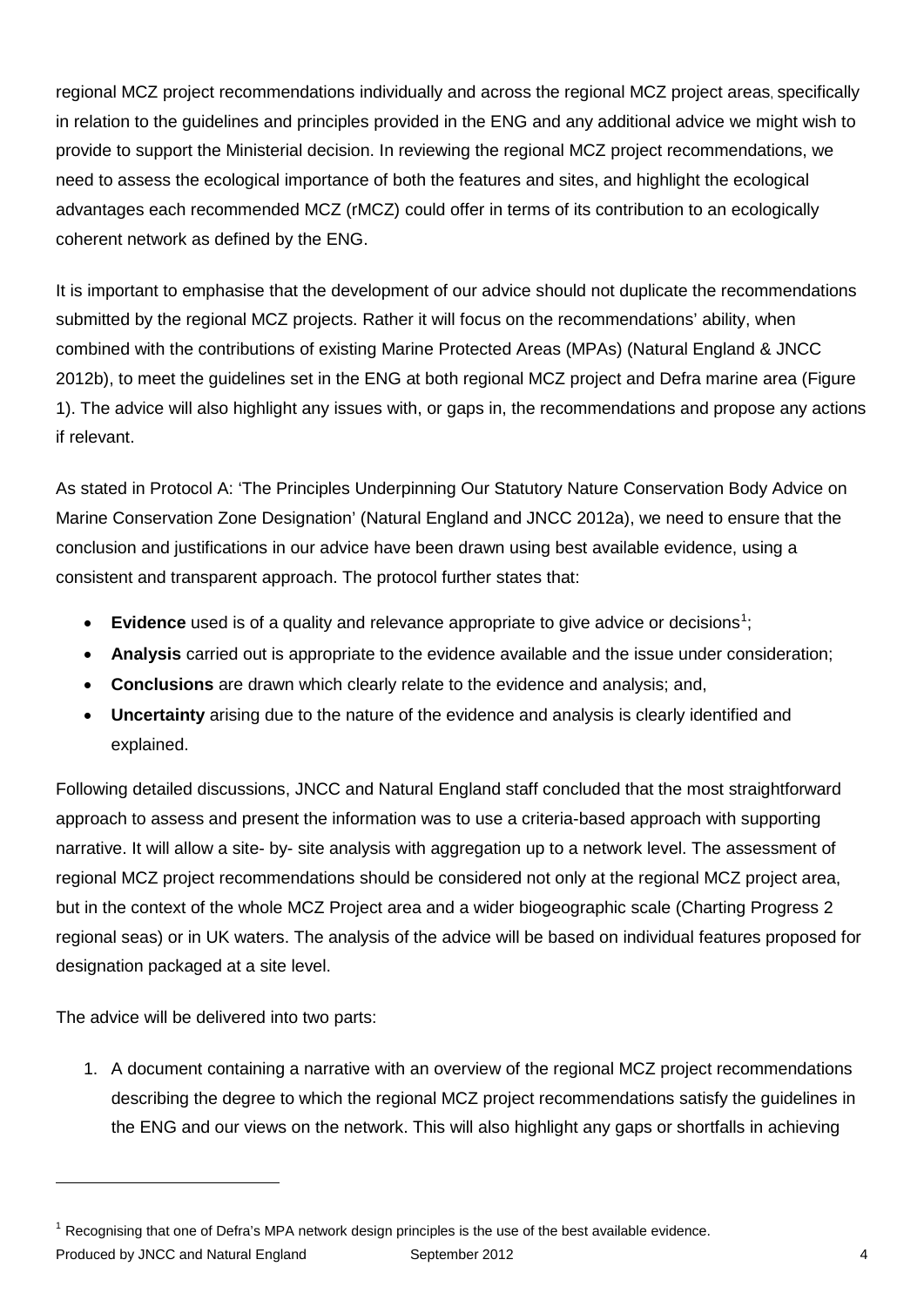these guidelines, and an overall assessment of the recommended reference areas. This will form section 4.1 of the MCZ advice.

2. An annex (which will be Annex 5 in the JNCC and Natural England MCZ Advice document) providing site specific assessment tables containing feature and site information in relation to the ENG guidelines at a regional MCZ project area level as well as in the context of a wider scale (MCZ Project level and regional sea), with our views on individual features/sites, together with any additional information we may wish to provide (see Appendix 3 for an example of the site assessment table to be used).

Although the assessment is for all regional MCZ project recommendations as a whole, Natural England will be responsible for the analysis of inshore sites, and JNCC for those offshore. The distribution of work between JNCC and Natural England for those rMCZs crossing the territorial waters boundary at 12nm (known as 'joint sites') is shown in Table 1. The narrative should be short and concise, aiming at a couple of pages per site (including tables), although some complex sites may require a longer narrative. The information from section 4.1 will also be used to inform the development of other sections of our advice and will link to relevant sections of the Impact Assessment, in particular to the reports presenting the ecological impacts of designation.

|                                  | Site code    | <b>Regional MCZ project</b>   | Lead                   |  |
|----------------------------------|--------------|-------------------------------|------------------------|--|
| Site name (regional MCZ project) |              | area                          | organisation           |  |
| Cape Bank                        | rMCZ FS 36   | <b>Finding Sanctuary</b>      | Natural England        |  |
| East Meridian                    | rMCZ BS 29   | <b>Balanced Seas</b>          | <b>JNCC</b>            |  |
| East Meridian - Eastern side     | rMCZ BS 29.2 | <b>Balanced Seas</b>          | <b>JNCC</b>            |  |
| <b>Farnes East</b>               | rMCZ NG 14   | Net Gain                      | <b>JNCC</b>            |  |
| <b>Holderness Offshore</b>       | rMCZ NG 9    | Net Gain                      | <b>JNCC</b>            |  |
| Inner Bank                       | rMCZ BS 31   | <b>Balanced Seas</b>          | <b>JNCC</b>            |  |
| <b>Kentish Knock East</b>        | rMCZ BS 30   | <b>Balanced Seas</b>          | Natural England        |  |
| Mud Hole                         | rMCZ ISCZ 1  | <b>Irish Sea Conservation</b> | <b>JNCC</b>            |  |
|                                  |              | Zones                         |                        |  |
| <b>Offshore Overfalls</b>        | rMCZ BS 17   | <b>Balanced Seas</b>          | <b>JNCC</b>            |  |
| Orford Inshore                   | rMCZ BS 1b   | <b>Balanced Seas</b>          | <b>Natural England</b> |  |
| South Dorset                     | rMCZ FS 16   | <b>Finding Sanctuary</b>      | <b>Natural England</b> |  |
| South of the Isles of Scilly     | rMCZ FS 13   | <b>Finding Sanctuary</b>      | <b>JNCC</b>            |  |
| Wash Approach                    | rMCZ NG 4    | <b>Net Gain</b>               | <b>JNCC</b>            |  |
| West of Walney proposed co-      | rMCZ ISCZ 2  | <b>Irish Sea Conservation</b> |                        |  |
| location                         |              | Zones                         | Natural England        |  |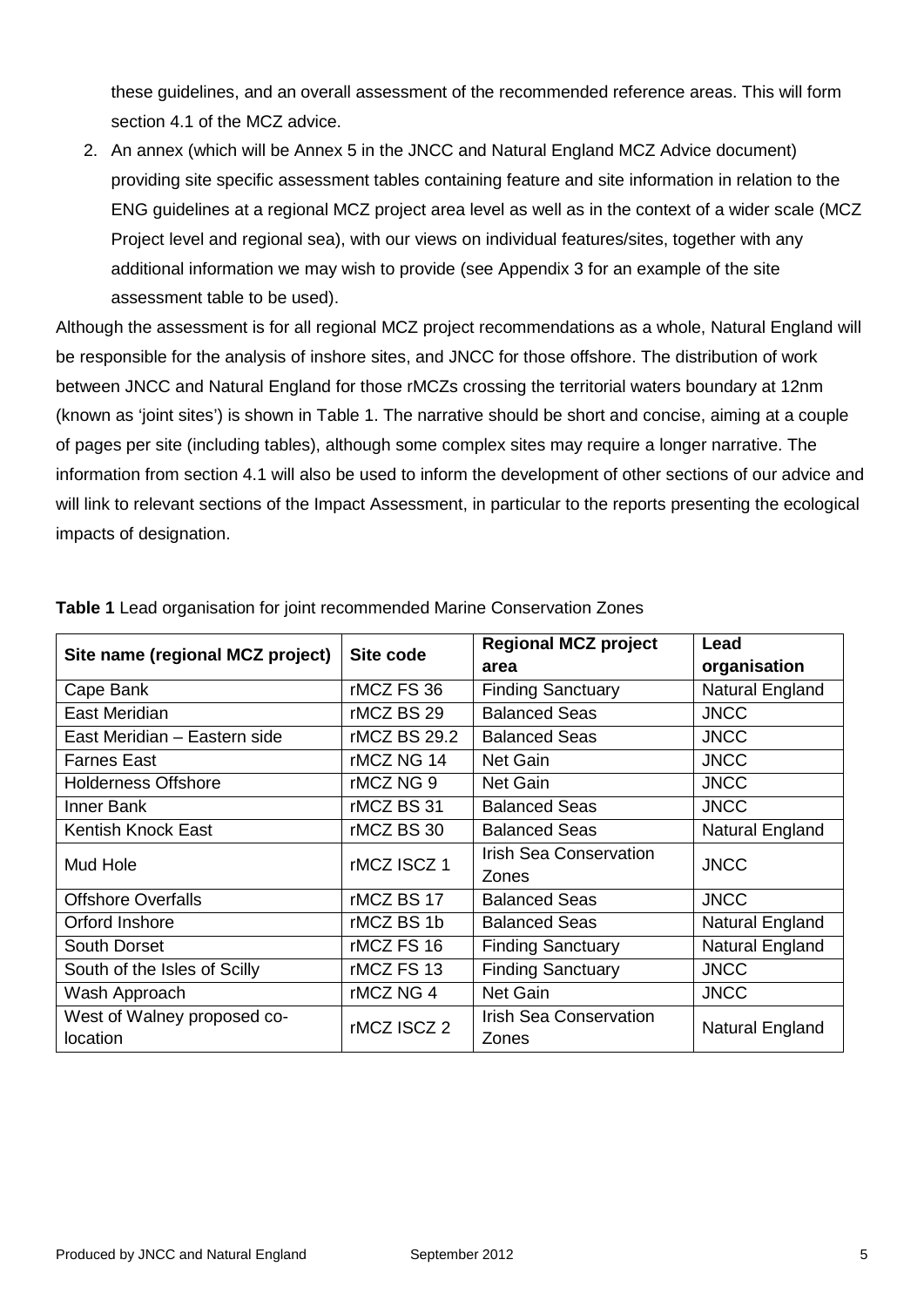# **3. Approach for the assessment of MCZ recommendations at regional project level and wider scale**

There are many considerations that could be taken into account when providing our advice on site recommendations. In order to support the Ministerial decision making process and ensure the clarity of our decisions, we need to use the most appropriate approach for evaluating and presenting the information that will provide a synthesis of the advantages of each rMCZ and reference area.

Our advice will offer a view on the ecological importance of the features, in particular with relation to:

- the inherent quality of the feature(s) at site level, e.g. Feature A contains a variety of rare and highly sensitive biotopes;
- the contribution of the feature towards ENG guidelines at regional project level, e.g. Feature B provides a greater contribution in site X towards the adequacy guidelines than in any other site within the regional project area; and,
- the contribution of the feature towards ENG guidelines at the whole MCZ project area, and/or biogeographical considerations at regional sea level (see ENG), e.g. Feature C in site Y is the only example within the English Channel waters.

The narrative for each site will capture and explain the relevant considerations for the features at site, regional project and wider scale (Table 2). Although there will be overlaps between the three considerations above, some criteria from the ENG will be more relevant to different geographic scales. For example the connectivity criterion is more appropriately considered at a wider network level. Our joint advice should relate directly to the appropriate ENG guideline, and be discussed in the narrative containing our views on the site. [See Appendix 1](#page-14-0) with the full list of network design principles as set out in Defra's Guidance Note 1 (Defra, 2010) and the ENG (Natural England & JNCC, The Marine Conservation Zone Project: Ecological Network Guidance., 2010).

**Table 2**. Network design principles that could be used for the feature assessment at regional MCZ project level, whole MCZ project area and Regional Seas level,

| Scale                              | Principles                                         |
|------------------------------------|----------------------------------------------------|
| Regional MCZ project area          | Representativity, Replication, Adequacy, Viability |
|                                    | and Connectivity                                   |
| Whole MCZ Project area             | Representativity, Replication, Adequacy and        |
|                                    | Connectivity                                       |
| <b>Charting Progress 2 regions</b> | Representativity and Replication                   |

The Charting Progress 2 regions (Figure 1) should be used for the assessment at a wider biogeographic scale instead of the JNCC draft regional seas (as previously stated in the ENG). An assessment at the bio-

Produced by JNCC and Natural England September 2012 6 geographic scale has been used previously in assessing our progress towards meeting the obligations of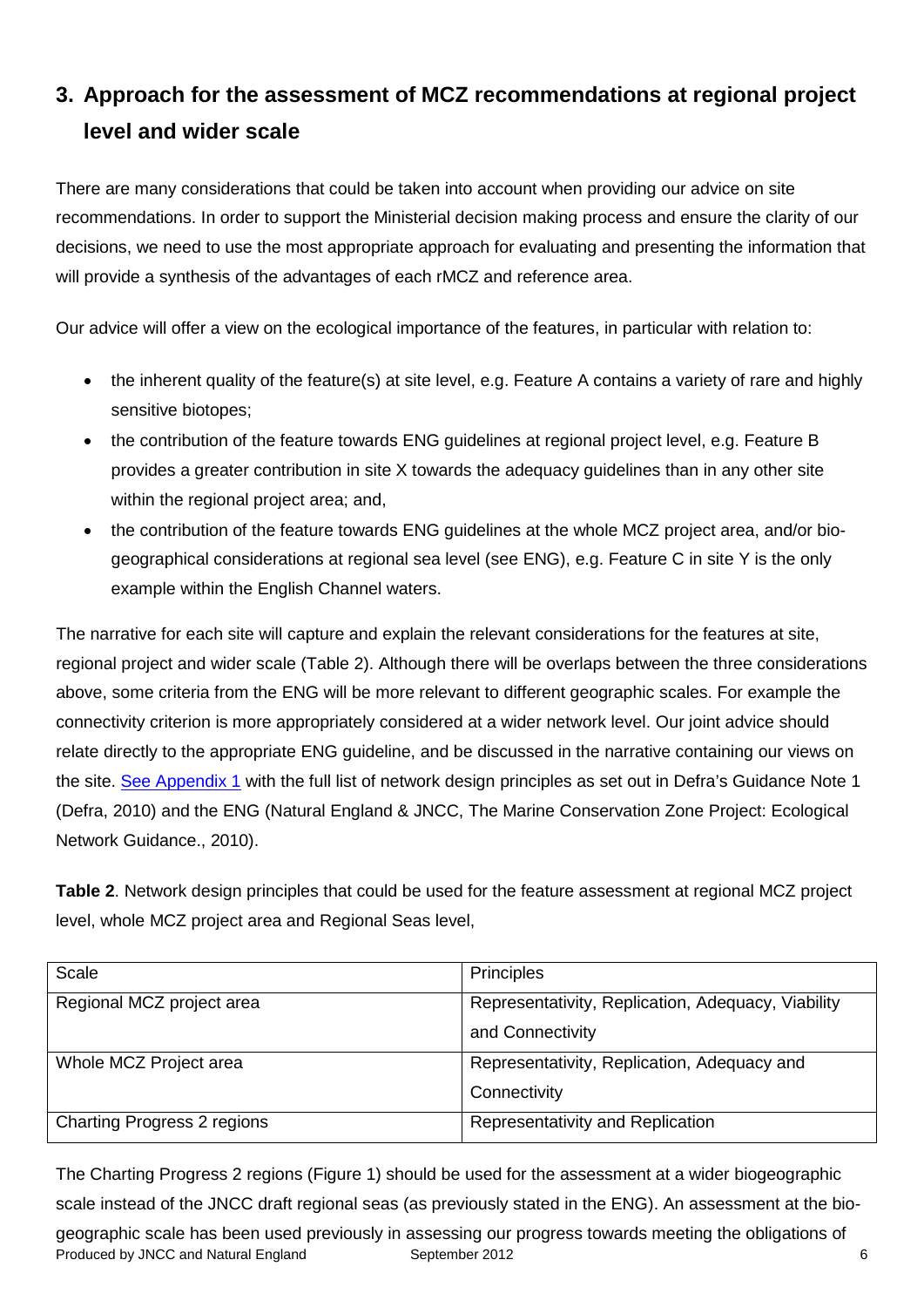the Habitats Directive (assessing features of Special Areas of Conservation (SACs)) and to report the state of seas (e.g. Charting Progress 2). Please note that the current assessment will provide only an indication of where the consideration of representativity and replication principles at bio-geographical level could add additional value to the features recommended by the MCZ. This will not be a full assessment of the network design principles at bio-geographical level, mainly because the outputs from other countries such as Northern Ireland or Scotland will not be available in time to be considered.

To provide a clear and transparent analysis of the evidence used to support our advice, the information will be summarised as follows:

- A simplified table listing features for designation and site considerations will be included in the site report with a simple tick, cross or short text to represent how the features within the site meets the ENG criteria; and,
- A short narrative will explain the ecological benefits of the site/feature as highlighted in the table and any other comments we would like to make, including implications of not designating a site, and links with gaps or shortfalls in meeting ENG guidelines. It should also include any instances where we do not support a recommended feature, or an entire site.

During the assessment of the regional MCZ project recommendations against the ENG criteria, the information contained within the tables and narrative should be cross-checked with the regional MCZ project reports, in particular the site Selection Assessment Documents (SADs), and where relevant, notes addressing site specific comments made by the Science Advisory Panel (SAP), although any overarching issues or suggestions for a way forward to address the SAP recommendations should be contained within section 4.3 of our advice 'JNCC and Natural England response to the Science Advisory Panel assessment of the regional Marine Conservation Zone projects final recommendations' . A list of suggested materials to be used during the assessment can be found in [Appendix 4.](#page-24-0)

The narrative will clearly indicate if we advise any amendments to the recommendations such as features not being taken forward for designation or changes to boundaries. In these instances a full explanation and justification will be provided.

[Appendix 5](#page-25-0) outlines the overall content of section 4.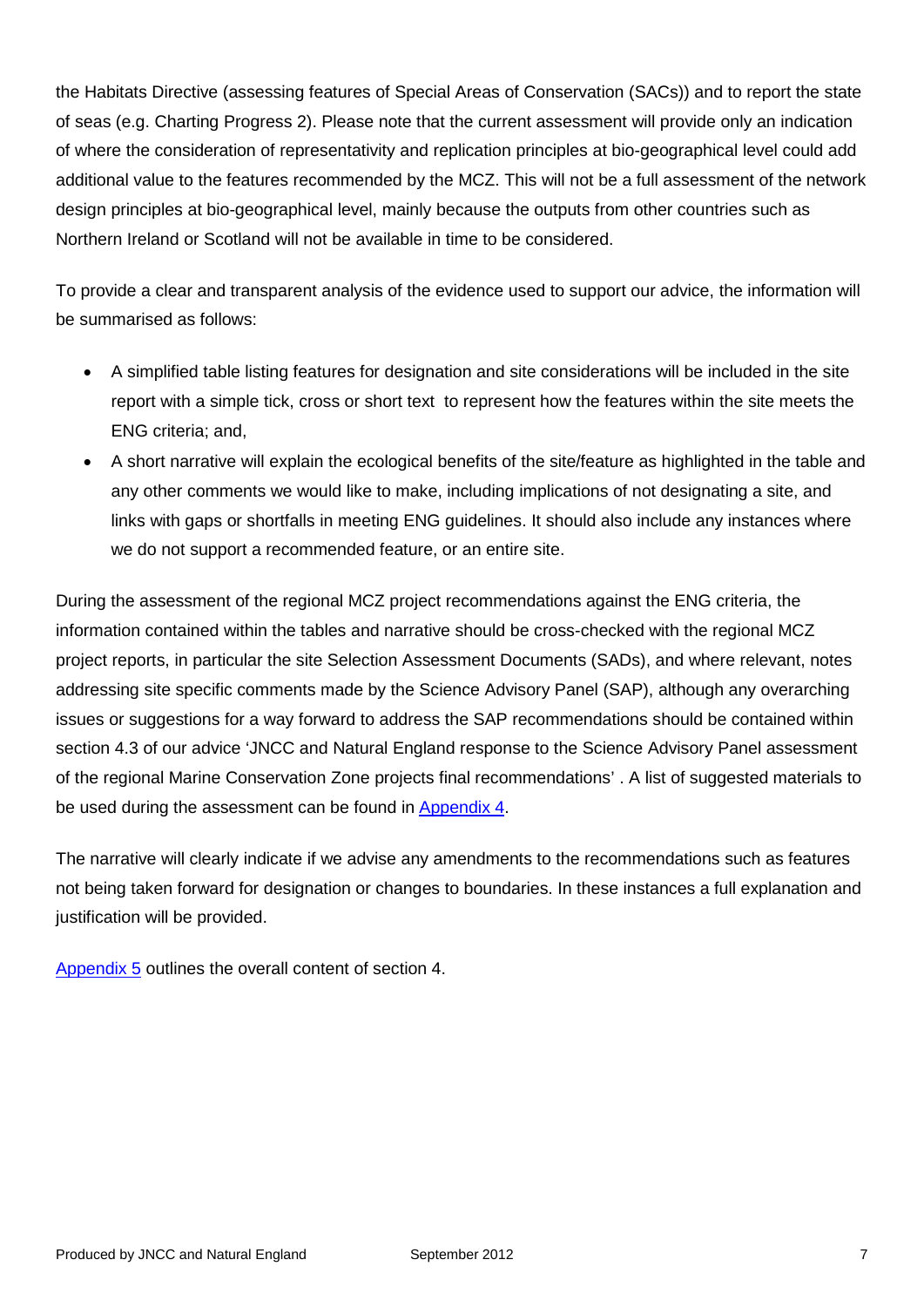

**Figure 1** Map showing the regional MCZ project recommendations with the administrative boundaries for the whole Defra marine area and boundaries for the regional MCZ project areas and Charting Progress 2 regional seas.

## **3.1 Feature considerations**

The key MPA network design principles that are relevant for a feature analysis are representativity, replication, viability and adequacy, although others could also be taken into consideration. The information provided in our advice should highlight whether or not guidelines have been met at the regional MCZ project level and whole MCZ project area or bio-geographical level. It is essential to highlight those cases where the feature is below the recommended minimum at the regional MCZ project level or whole MCZ project area.

To assess the ecological benefits or ecological importance of the feature, we will look at the information available on features within each site and the relationship or links between each feature and the regional ENG guidelines, including positive and negative considerations. Considerations that need to be taken into account are:

## *Ecological benefits:*

• Representativity: The feature's inherent conservation value - an OSPAR rare and threatened feature;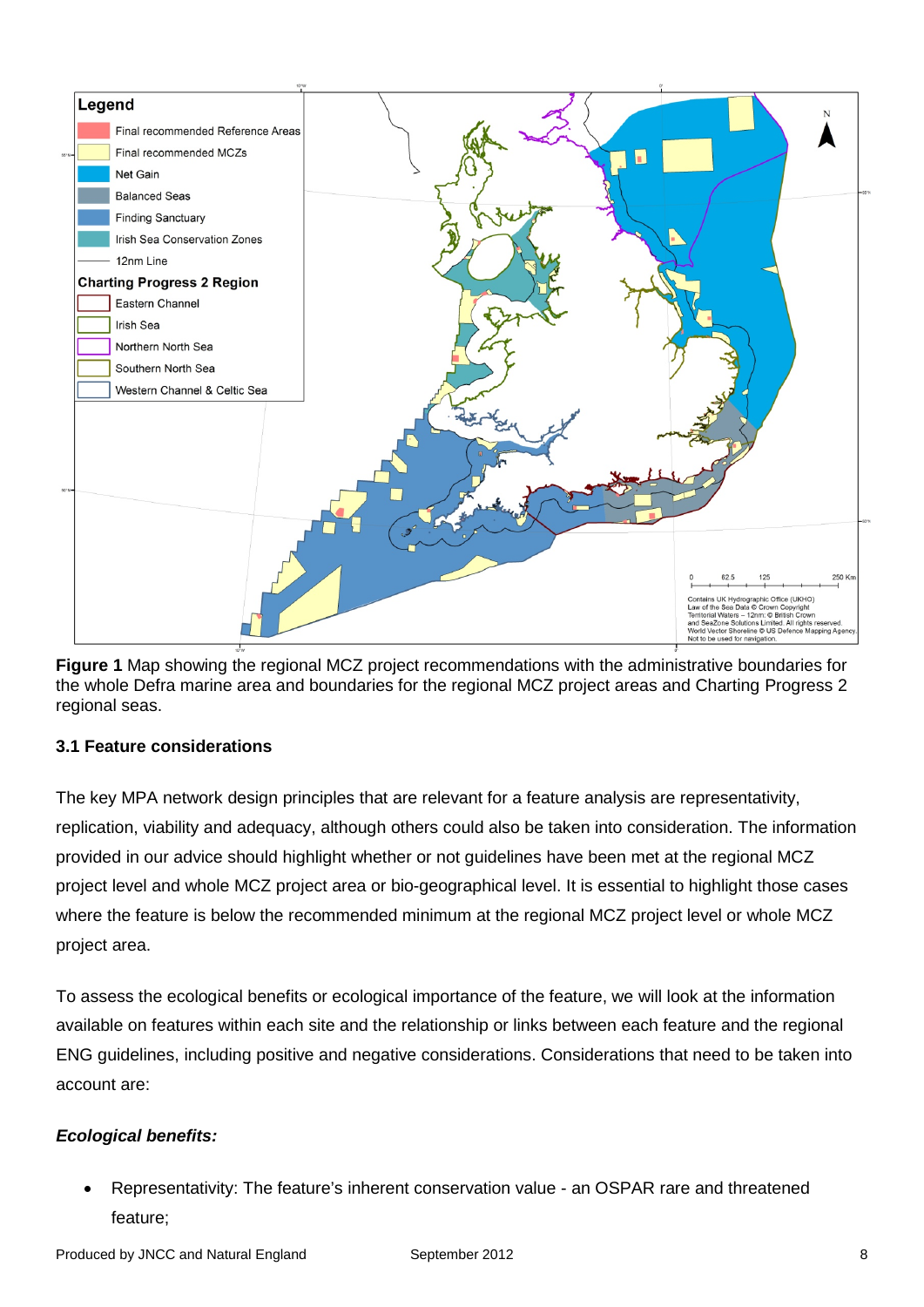- Replication: The feature's contribution to the regional/ MCZ Project Area ENG guideline<sup>[2](#page-8-0)</sup> of replication, particularly if it is the only example recommended and/or available within the regional project;
- Adequacy quidelines: The feature's contribution to adequacy<sup>[3](#page-8-1)</sup> guidelines, highlighting those cases where the feature contribution at a particular site represents more than half of the total percentage of the recommended feature.
- Quantitative considerations at regional MCZ project level: Taking into consideration the outputs from the guidelines above, highlight any relevant points in particular if associated to a gap or shortfall, for example if the current proposals are only reaching the minimum adequacy guidelines;
- Connectivity: The feature's contribution to connectivity within the network;
- Vulnerability: The presence of a 'least damaged/more natural' feature based on local knowledge or the information provided by the vulnerability assessments;
- Areas of Additional Ecological Importance: Diversity and richness of the feature (biodiversity quality); or if a feature falls within a nursery area for a species or the age structure of a species' population is known to include juveniles and adults at a particular location;
- Ecological importance at MCZ regional project level: For example if a feature is not protected within existing MPAs;
- Ecological importance at wider level: Highlight any instances where a feature has limited distribution within a Charting Progress 2 region (Figure 1), or the only recommendation for a feature within the whole MCZ project area;
- Scientific Value: Potential or existing scientific value of the feature, e.g. features already being studied by long-term monitoring programmes should be protected ;
- Geological and Geomorphological features: The scientific value of features assessed to be of primary importance to geoconservation and therefore a key factor in the rMCZ proposal, and whether there are potentially important geological features hosted within the rMCZs extent, (see Appendix 2 for further detail); and,
- Highlight any instances where removing a feature from the network will further increase an existing shortfall in meeting an ENG guideline. For instance if a regional project has not met the ENG guideline for subtidal mud, then any other rMCZ recommending this feature could be viewed as a priority. See section 4 below for further information.

This is not a fully comprehensive list; there will be cases where other considerations could be included. Please refer to the ENG and OSPAR paper for further details.

To ensure consistency of the assessment and consideration of the above benefits a suggested list of options for each heading can be found in [Appendix 3.](#page-17-0)

<span id="page-8-1"></span>Produced by JNCC and Natural England September 2012 September 2012

-

<span id="page-8-0"></span> $2$  Please note that no national ENG guidelines are currently available, we should be guided by the guidelines set out in the ENG.<br> $3$  See footnote 7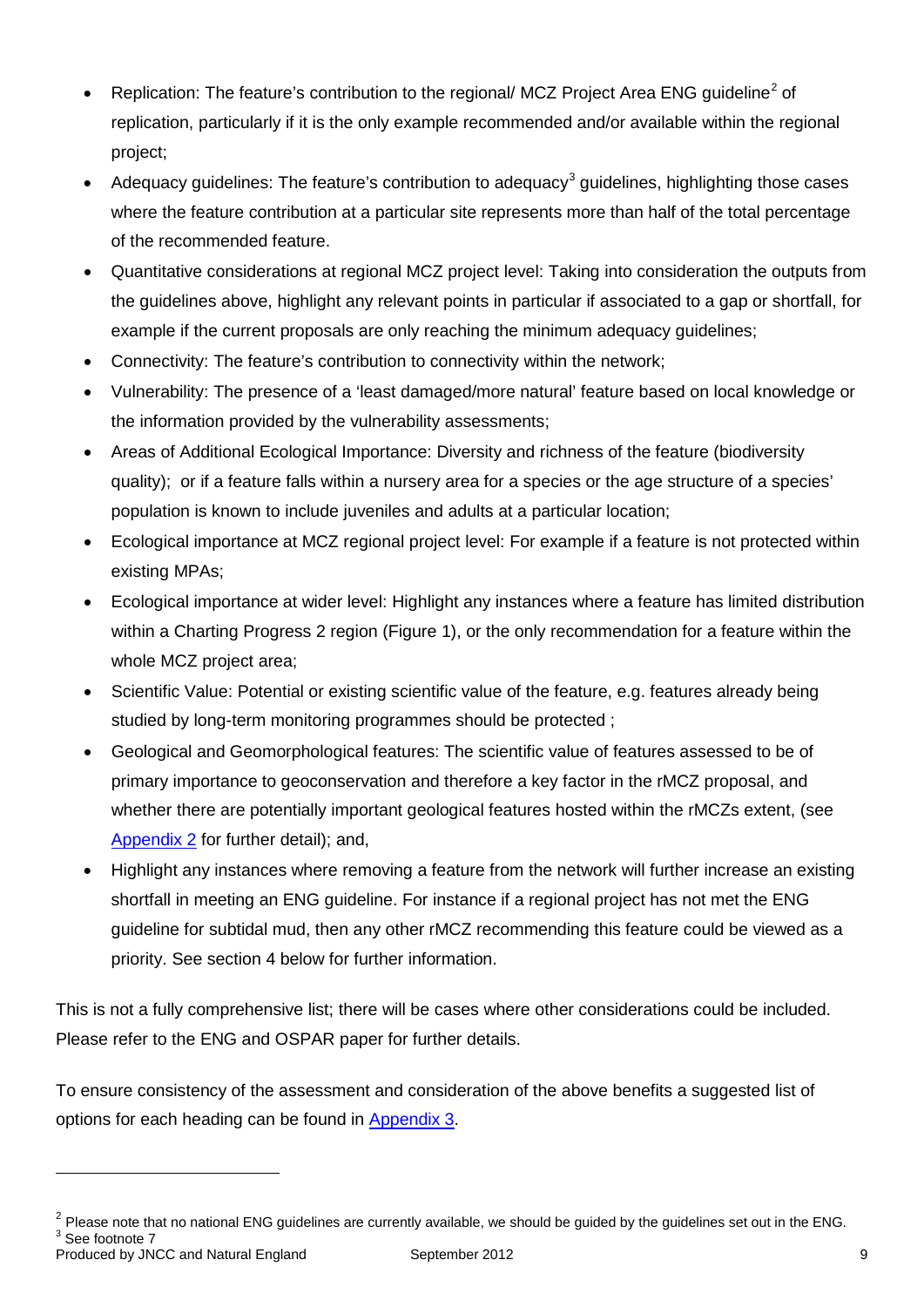### *Disadvantages/ Impacts*

- The area of Broad Scale Habitat (BSH) or patch Features of Conservation Importance(FOCI) within the rMCZ is too small and there are no options for extending the feature's boundary beyond the guideline threshold for viability;
- Where the rMCZ overlays an existing MPA, the rMCZ feature is already protected by that existing MPA or there might be some conflicts with a Natura designation;
- Redundancy: the feature is adequately represented across the network (by other MPAs ) such that it already exceeds the ENG guidelines (above the maximum guidelines);<sup>[4](#page-9-0)</sup>
- An rMCZ feature is not supported by our evidence review; and,
- $\bullet$  We believe the feature has been wrongly identified at the location.<sup>[5](#page-9-1)</sup>

If a feature has been recommended for designation within a site which is already protected by an existing MPA, then we may advise that the feature is not progressed as a feature for designation in the MCZ. Any potential issues created by an rMCZ overlapping with an existing or proposed SAC, Special Protection Area (SPA) or Sites of Special Scientific Interest (SSSI) or an MCZ having a feature recommended for designation which is not adequately represented within the SAC network should be included in the narrative. For example, a recommended reference area within a possible SAC (pSAC) or candidate SAC (cSAC) could cause potential conflict if the SAC management regime did not meet the management requirements for a reference area.

Any omissions from the site SADs submitted by the regional MCZ project should be highlighted.

## **3.2 Additional considerations at the site level**

Viability, connectivity and boundaries are the most relevant principles to assess at the site level. Other further ecological considerations such as areas of additional ecological importance listed in the ENG, or the added value of non-ENG features should be considered where relevant.

Issues with existing boundaries or suggestions for amended boundaries would be discussed within the narrative and fully justified, particularly if there would be ecological or practical advantages of such amendments. Factors that should be considered include:

Produced by JNCC and Natural England September 2012 10

-

<span id="page-9-0"></span><sup>&</sup>lt;sup>4</sup> Please note that there are interdependencies between all network principles, such as a site may include a feature which is over represented however this is also needed for meeting replication and connectivity guidelines

<span id="page-9-1"></span><sup>&</sup>lt;sup>5</sup> Information will need to be cross-referenced with the outputs from the evidence assessment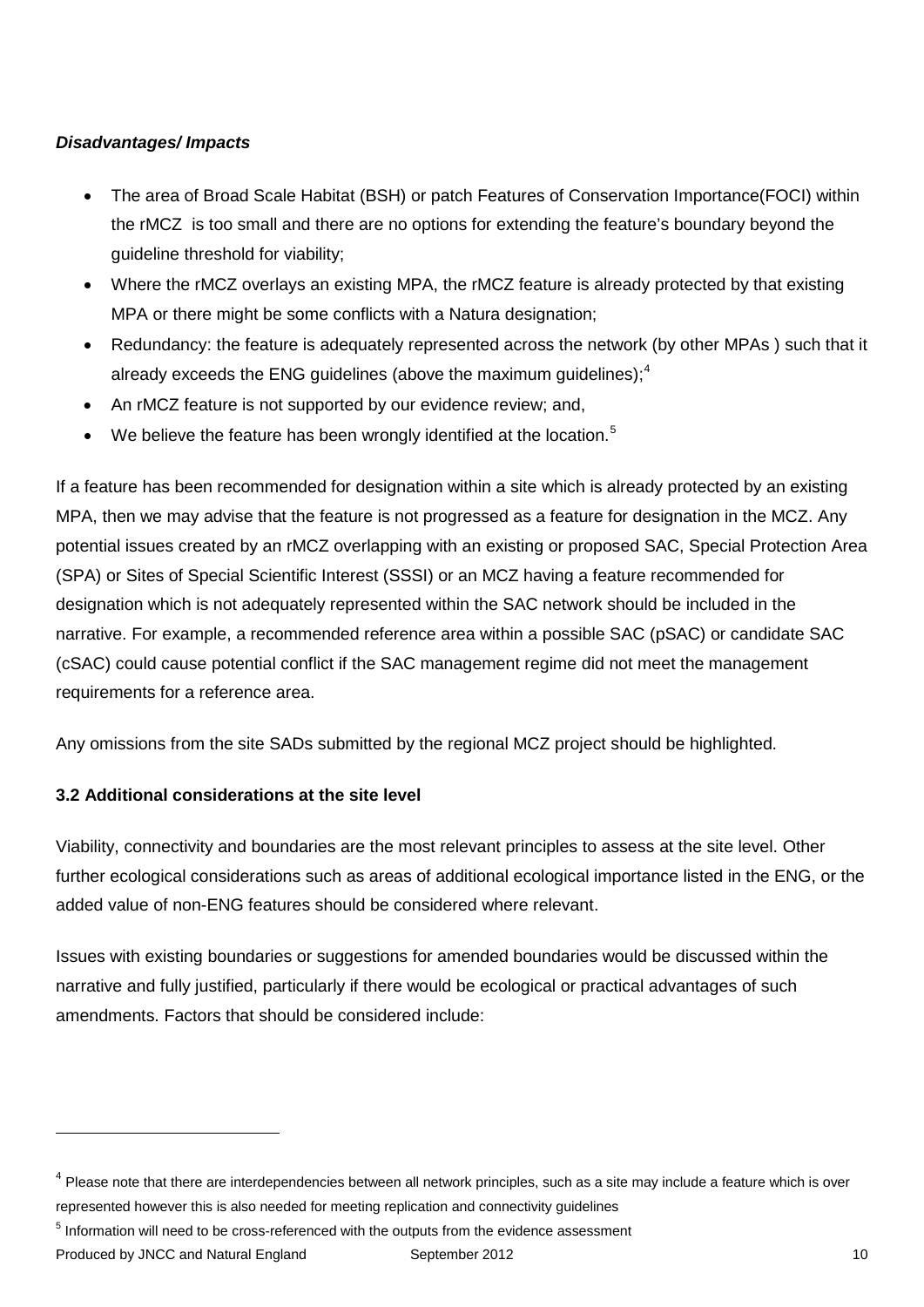- Cases where there are ecologically important features adjacent to or within the site which could be considered for inclusion in a site, particularly if such an addition could address a shortfall in that feature against its ENG guideline;
- Whether the recommended boundaries make ecological sense in terms of capturing small portions of habitat left outside the rMCZ. Refer to the evidence assessment (section 5.1 of our advice) to see if additional information can help in refining the site boundaries;
- Whether the recommended boundary has any potential implications for management of activities conducted in the site;
- Where there is evidence to suggest our advice on setting boundaries from the ENG has not been followed;
- The need for buffers around features to reduce the risk of damage from pressures;
- Whether there are benefits to be gained in aligning the rMCZ boundaries with existing designations; and,
- Whether there are reasons why another designation type (such as a SSSI) or modification to existing protection measures could be an alternative solution.

To aid our views we need to review the detailed information from the SADs together with the feedback from stakeholder meetings when modifications to boundaries may have been suggested but not included in the final recommendations.

It is important to note that any suggestions for boundary changes could have knock on effects for stakeholders operating within the site. Specifically, features present in the site but not recommended would have been excluded by the stakeholders on the basis of their discussions. Any proposal to add additional features to a site should review the notes from stakeholder meetings to determine whether there were material reasons to exclude that feature from the recommendations.

# **3.3 Considerations for the assessment at the whole MCZ project level in the context of the UK MPA policy**

The narrative will discuss the results from the site/feature analysis highlighting those guidelines that have been achieved and those that show shortfalls across one or more projects, or across the whole MCZ Project area.

This section could include a brief description of any additional suggestions we might wish to propose to address any shortfalls or gaps. The outcomes from the SAP advice could be used here if relevant, for example when they have highlighted a shortfall and made a recommendation.

Please note that the assessment against the ENG guidelines will be based solely on the regional project recommendations. Consequently, it could be the case that our advice indicates the removal of a feature which could then have implications for the recommendations to achieve the network guidelines. The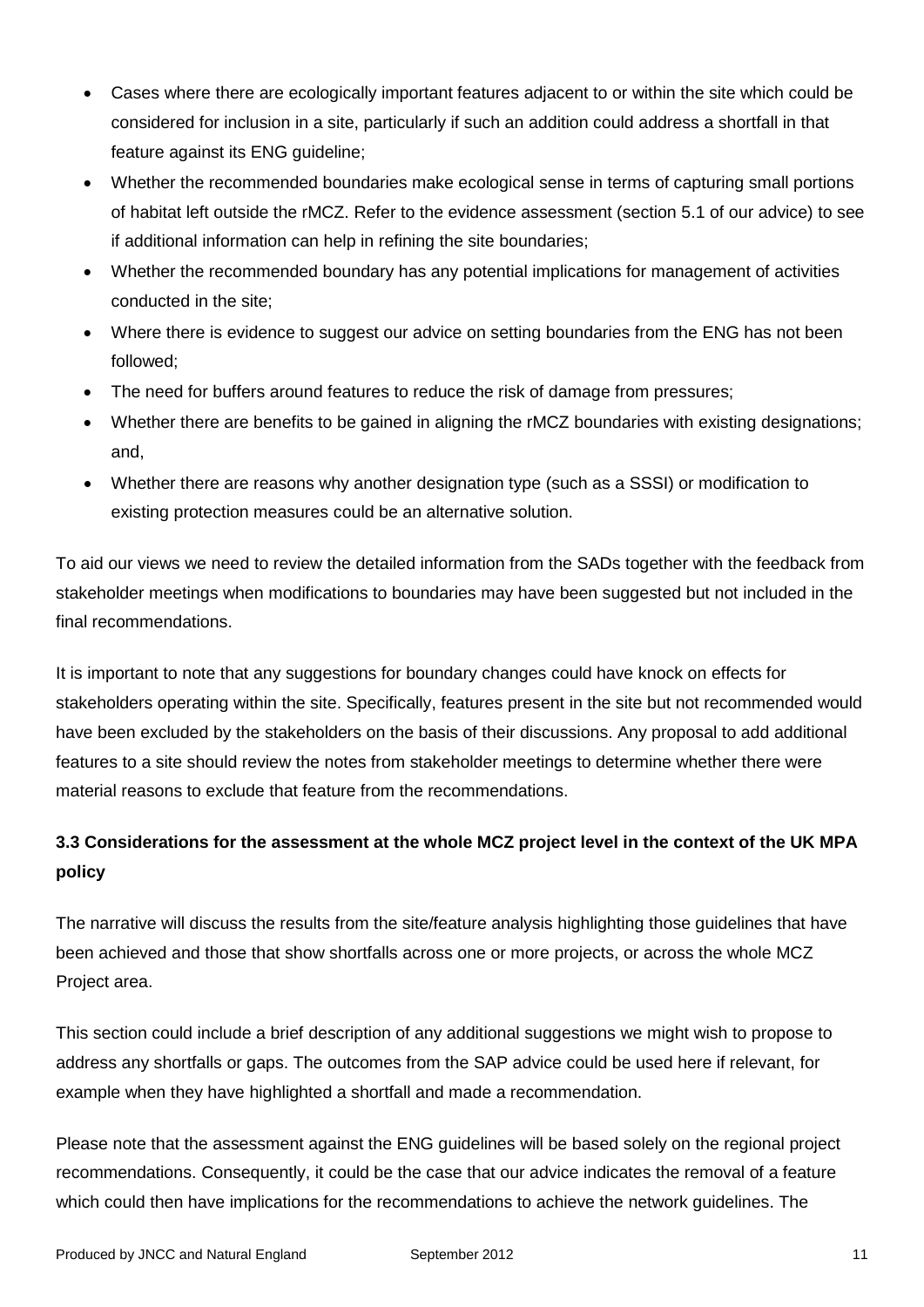narrative under the respective table needs to include an explanation as to why the decision was made and what the implications would/could be for the overall network statistics.

# **4. Additional considerations**

## **4.1 Features not proposed for designation**

There are cases were some features have been excluded from the recommendations due to poor confidence in the data or lack of evidence to demonstrate the feature is present at the site. A crossreference with the evidence assessment (section 5.1 of the our advice) would show if there are new data which could confirm the presence or extent of this feature. If relevant, the narrative for the site could include a recommendation for the features to be considered for designation, even if not included in the regional MCZ recommendations. The information on features that were not put forward for recommendations can be found in the SADs and/or in the narrative of the MCZ reports. Features with good evidence could also have been excluded due to an absence of consensus from sectoral interests. In this regard it is important to note that the details of regional stakeholder group discussions in support of the scientific value of sites may not always be clear from the iterations or final reports.

Features that were not recommended but could be included for designation will need to be highlighted in the narrative including any supporting rationale. Please note that conservation objectives for such features will need to be developed and added into the conservation objectives section of our advice (Section 4.2 and 5.2).

## **4.2 Non ENG features proposed for designation**

The ENG lists those features that should be included within the MPA network, and therefore should have been the main focus of the regional MCZ project recommendations. However, it was always recognised that stakeholders could put forward other features for protection within MCZs. The MCZ Project Board approved a paper describing how such features would be considered: 'Process for considering features not listed in the Ecological Network Guidance for protection through MCZs' (JNCC & Natural England 2011). Any features not listed within the ENG representativity guidelines but included within the rMCZs will be reviewed by the JNCC and Natural England in their advice. Information on non-ENG features will be part of section 4.4 of our advice.

## **4.3. Potential implications of not designating a feature**

When assessing the ecological importance or benefits of the features and sites, it is essential that we highlight those cases where we believe the exclusion of a feature(s)/site from the network could be detrimental towards achieving the network design principles, and therefore create a risk of not achieving an ecological coherent network. Considerations will be: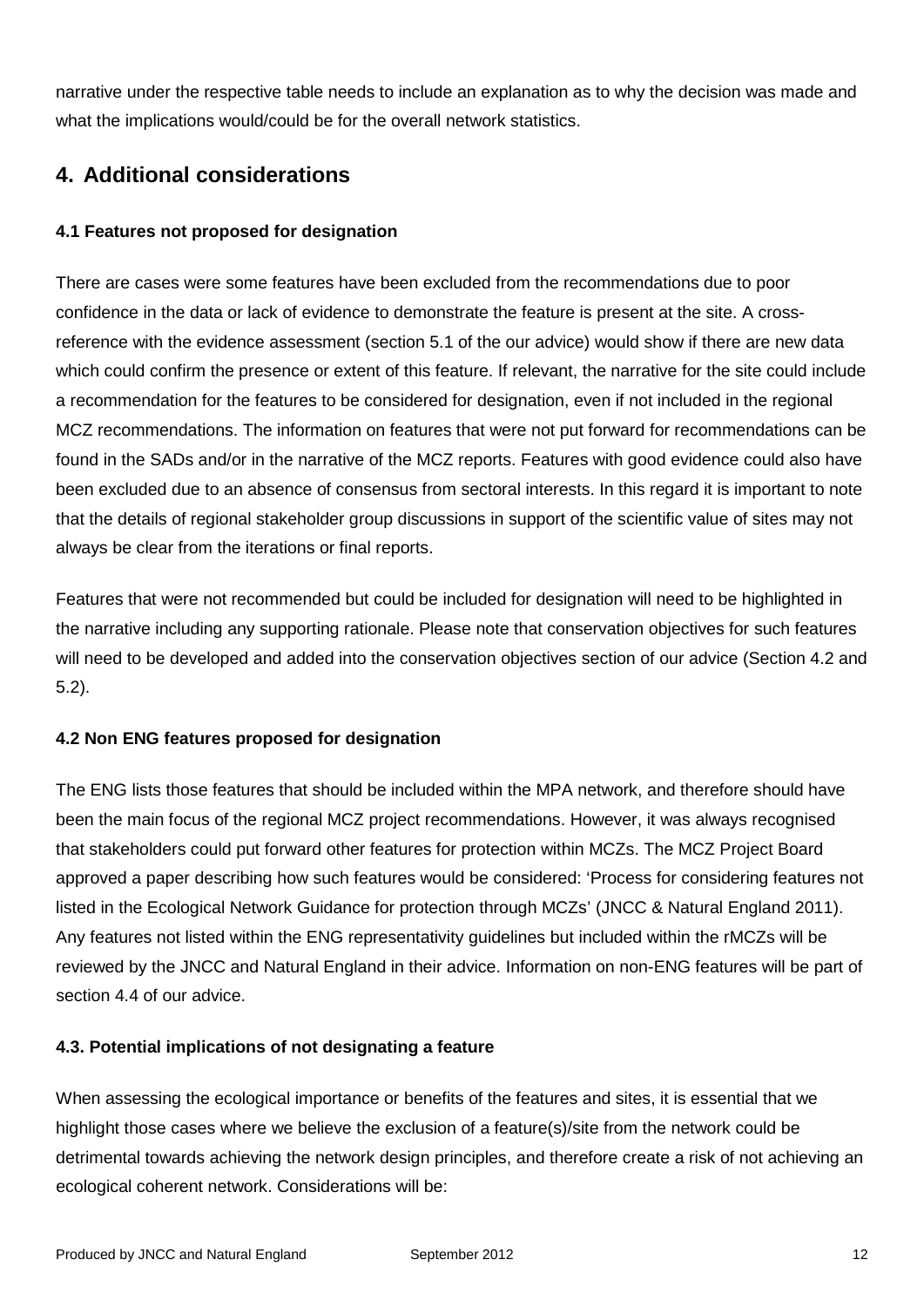- If the feature is already below the minimum guidelines set out in the ENG;
- If the exclusion of the feature will affect the adequacy and/or replication guidelines;
- If its distribution within the regional project or MCZ project area or bio-geographic region is very limited;
- If the exclusion of the site will affect the connectivity of the network; and,
- The conservation status of the feature for example, if it has been included as a FOCI because it is on the OSPAR List of Threatened and/or Declining Species and Habitats or the UK List of Priority Species and Habitats (UK BAP).

Please note that it not always be possible to highlight all potential risks due to the current uncertainties around the decision making process for the designation of MCZs.

### **4.4. Review of shortfalls in the regional MCZ project network recommendations**

As part of the development of the advice and the assessment of the progress towards achieving ENG guidelines, we need to indicate any instances where the regional MCZ project recommendations do not meet the minimum guidelines of the ENG, and ideally look for possible solutions whilst being careful not to undermine stakeholder support. The national overview will highlight the key gaps and shortfalls, including those for the reference areas. In addition, this section will cover any advice or observation we wish to make around the shortfalls in the recommendations for meeting the ENG guidelines for reference areas or any issues regarding the overlaps with existing MPAs. This will include:

- Flagging-up those broad-scale habitats and/or FOCI not represented within the recommended reference area proposals;
- A list of the recommended reference areas which are below the minimum size to be considered viable, and how their size could be increased to be judged viable;
- A list of recommended reference areas that are not located within either an rMCZ or an existing MPA; and,
- Features proposed for reference condition that are already protected by an existing MPA highlighting those instances where the proposals could create an issue to the agreed management of the site.

The narrative of the section should make recommendations or provide advice on how any gaps or shortfalls could be addressed, or if we believe no alternatives could be found, and thus more data or information will need to be collected to address any shortfalls.

The advice and recommendations on recommended reference areas from this section will help to inform the development of section 4.3. of the our advice, which discusses the SAP advice. In particular, this will lay out any views we might have regarding the improvements of the design of the current recommended reference areas proposals and their contributions towards the establishment of scientific benchmarks to inform management of MPAs.

Produced by JNCC and Natural England September 2012 13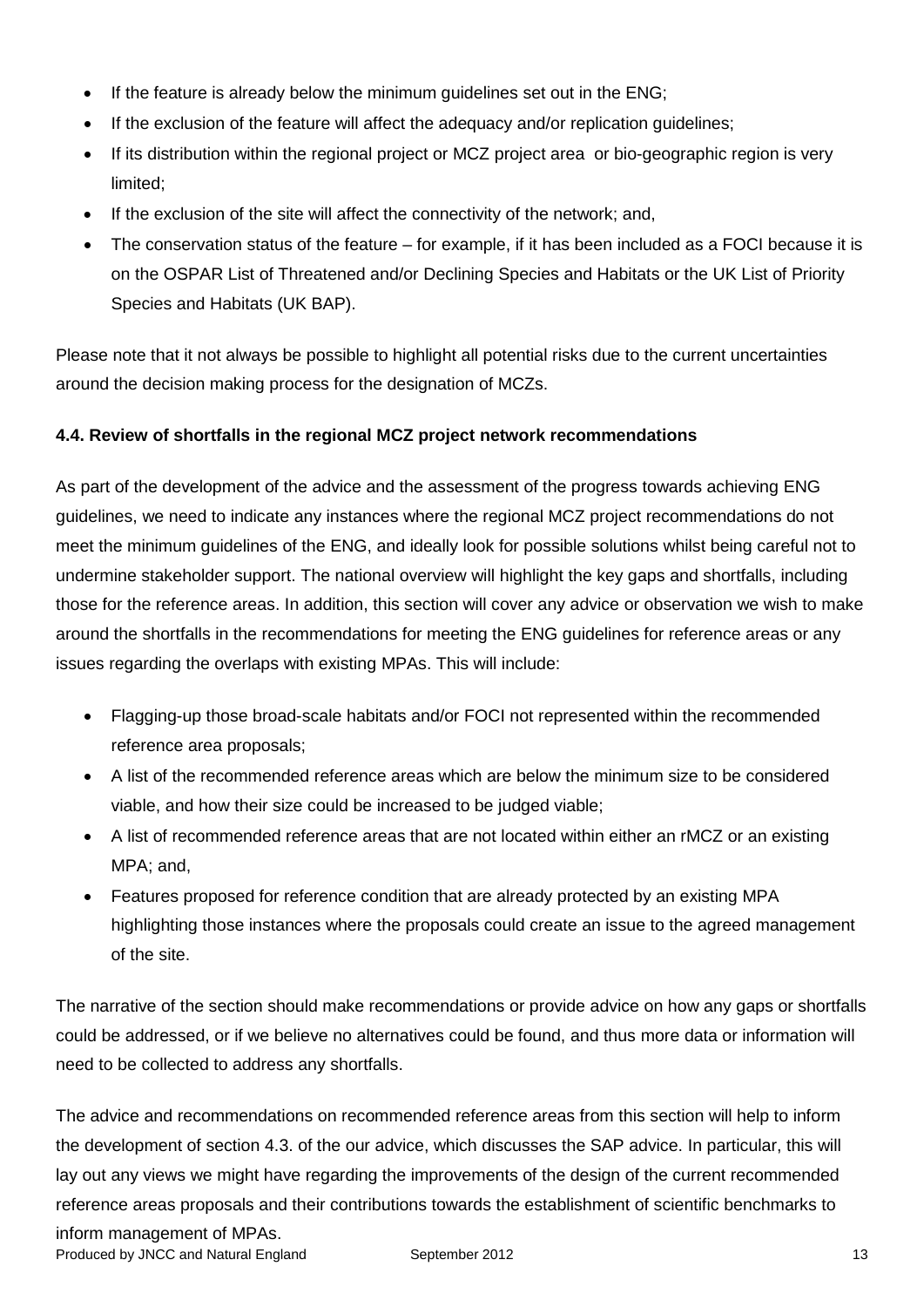# **5. References**

Defra. *Guidance on selection and designation of Marine Conservation Zones (Note 1).* London: Department for Environment, Food and Rural Affairs and the Welsh Assembly Government, 2010. <http://archive.defra.gov.uk/environment/biodiversity/marine/documents/guidance-note1.pdf>

JNCC & Natural England. *Process for considering features not listed in the Ecological Network Guidance for protection through MCZs.* Marine Conservation Zone Project Board intersessional paper, Peterborough: JNCC, 2011.

Natural England and the Joint Nature Conservation Committee. *The Marine Conservation Zone Project: Ecological Network Guidance.* Sheffield and Peterborough, UK: Natural England and JNCC, 201[0http://jncc.defra.gov.uk/PDF/100705\\_ENG\\_v10.pdf](http://jncc.defra.gov.uk/PDF/100705_ENG_v10.pdf)

Natural England & JNCC. *SNCBs' MCZ Advice Project Technical Protocol A – The principles underpinning our Statutory Nature Conservation Body advice on Marine Conservation Zone designation.* Natural England and JNCC 2012a. [http://jncc.defra.gov.uk/page-5999]

Natural England & JNCC. *SNCBs' MCZ Advice Project Technical Protocol H – Assessing the contribution of existing sites to the network.* Natural England and JNCC 2012b. [http://jncc.defra.gov.uk/page-5999]

OSPAR (2006). Guidance on developing an ecologically coherent network of OSPAR marine protected areas. (Reference number 2006-3). [http://www.ospar.org/documents/DBASE/DECRECS/Agreements/06-](http://www.ospar.org/documents/DBASE/DECRECS/Agreements/06-03e_Guidance%20ecol%20coherence%20MPA%20network.doc) [03e\\_Guidance%20ecol%20coherence%20MPA%20network.doc](http://www.ospar.org/documents/DBASE/DECRECS/Agreements/06-03e_Guidance%20ecol%20coherence%20MPA%20network.doc)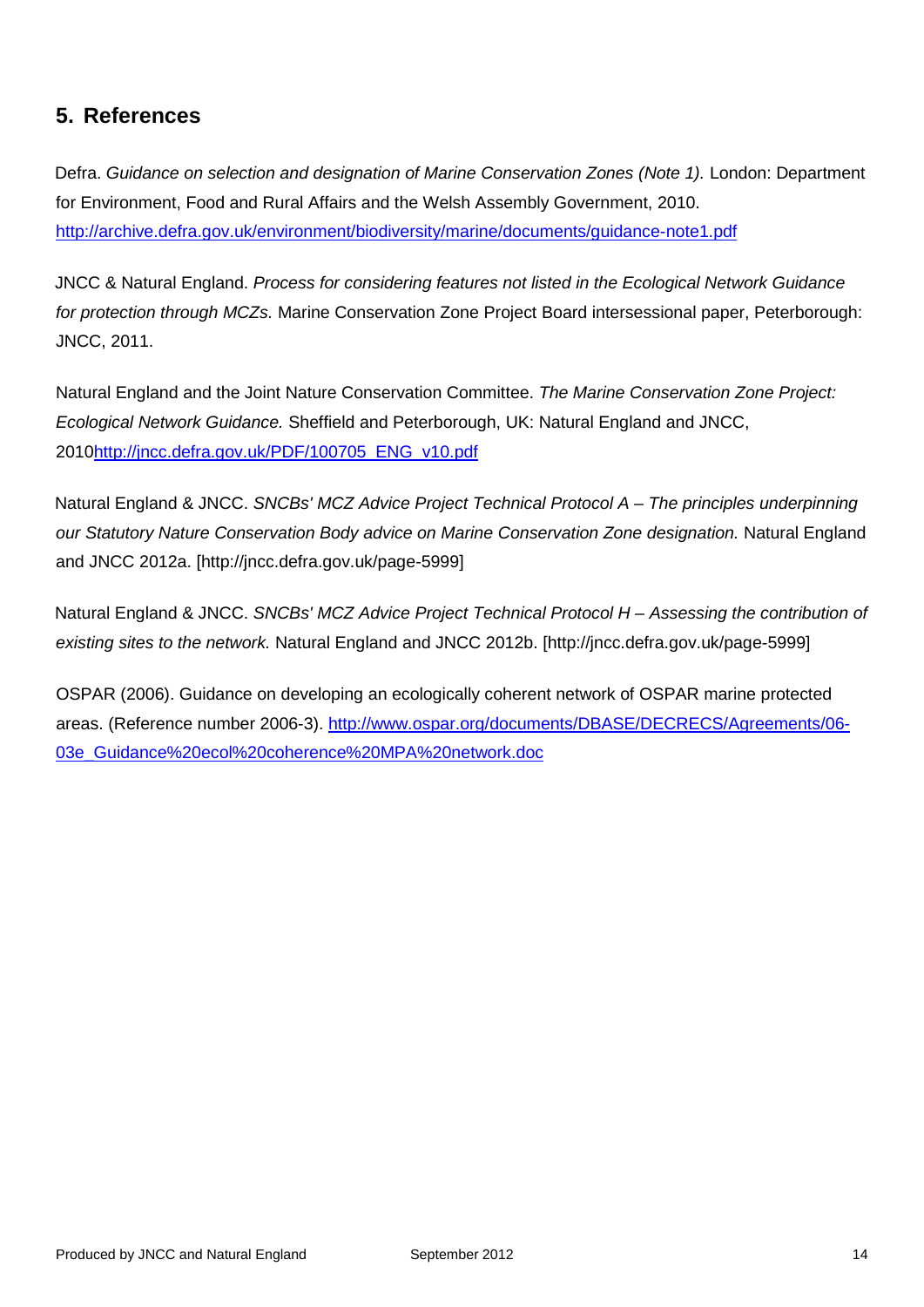# **6. Appendices**

# <span id="page-14-0"></span>**Appendix 1 – The MPA network design principles and further considerations**

The following are the Defra network design principles (Defra 2010) and their definitions as set out in the Ecological Network Guidance (Natural England & JNCC 2010):

- **Representativity** the MPA network should represent the range of marine habitats and species through protecting all major habitat types and associated biological communities present in our marine area.
- **Replication** all major habitats should be replicated and distributed throughout the network. The amount of replication will depend on the extent and distribution of features within seas.
- **Viability** the MPA network should incorporate self-sustaining, geographically dispersed component sites of sufficient size to ensure species and habitats persistence through natural cycles of variation.
- **Adequacy** the MPA network should be of adequate size to deliver its ecological objectives and ensure the ecological viability and integrity of populations, species and communities (the proportion of each feature included within the MPA network should be sufficient to enable its long-term protection and/or recovery).
- **Connectivity**  the MPA network should seek to maximise and enhance the linkages among individual MPAs using the best current science. For certain species this will mean that sites should be distributed in a manner to ensure protection at different stages in their life cycles.
- **Protection**  the MPA network is likely to include a range of protection levels. Ranging from highly protected sites or parts of sites where no extractive, depositional or other damaging activities are allowed, to areas with only minimal restrictions on activities that are needed to protect the features.
- **Best available evidence** Network design should be based on the best information currently available. Lack of full scientific certainty should not be a reason for postponing proportionate decisions on site selection.

## **Further considerations (ecological and practical):**

- **Areas of Additional Ecological Importance**
- **Feature Vulnerability**
- **Scientific Value**
- **MCZ Boundaries**
- **Geological and Geomorphological features of interest (see Appendix 2)**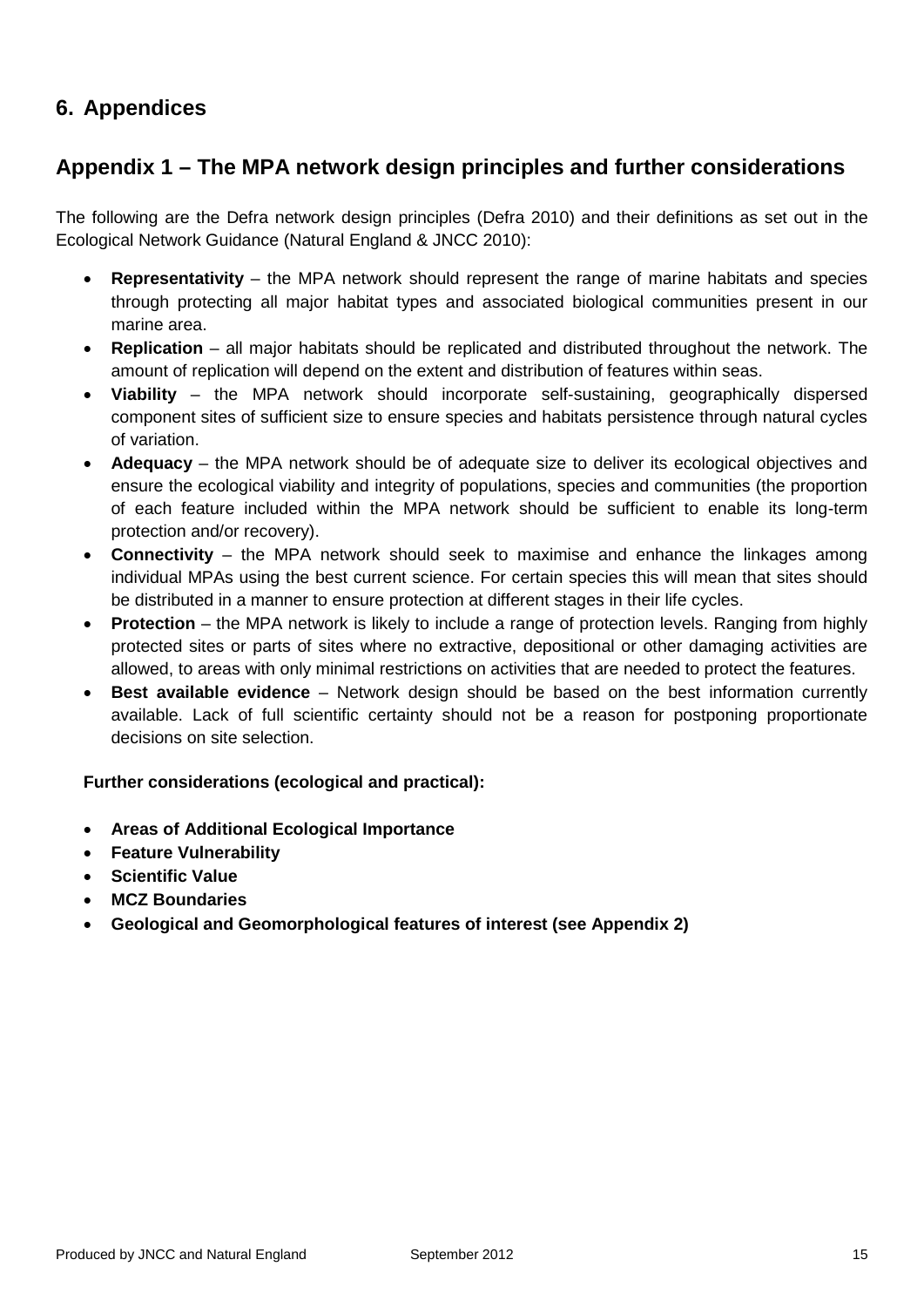# **Appendix 2- Geological features proposed for designation in rMCZs and 'hosted' geological features of potential abiotic conservation value in rMCZs**

The ENG names 44 areas recommended for consideration for MCZs for geology/geomorphology in the MCZ project area, some of which may lie within existing MPAs. A large proportion of which (three quarters) are seaward extensions of terrestrial geological SSSIs. A key point here is that the 44 areas are recommended irrespective of habitat value or ecological value, but particularly because they are considered to be of sufficient value to the study of Earth sciences to warrant protection in MCZs/MPAs.

Many other rMCZs not containing any of the 44 areas cited may have features of interest to the Earth sciences, though they are not being considered at this stage for being put forward as rMCZs specifically for geology/geomorphology (referred to here as 'hosted', or 'secondary' geological features).

32 of these recommended 44 areas are in inshore waters and are shown in Figure 14 (p.123) of the ENG and Table 28 (p.124). These are largely below-low-water extensions of terrestrial SSSIs, and geological categories, broadly equivalent to ENG feature types, that are related to terrestrial Geological Conservation Review site selection categories:

- **1. Pleistocene and Tertiary sediments**
- **2. Coastal Geomorphology**
- **3. Mass Movements** (features created from the movement under gravity of sediment or rock, e.g. a slump or slide. Mass movements occur not only as landslides, but can include submarine slope failures, potentially affecting large areas and great quantities of sediment)

Going beyond the coastal zone, and looking to areas not directly extended from coastal SSSIs, the ENG lists 12 away-from-shore localities (Figure 15, p.127 and Table 29, p.128). The ENG feature equivalent classes of geological types, (see p. 67) are:

- 4. **Glacial Process features** (which could be subdivided into erosion and deposition features created as a direct result of physical processes associated with ice, including meltwater erosion and deposition features)
- 5. **Marine Process features** (which are created directly by marine processes such as waves, tides and currents, such as mobile sand waves or mega-ripple sediment features in active energy zones and scour features. These may be relict or active marine process features
- **6. Features indicating past changes in relative sea level** (these features are markers of historical sea level which has fluctuated over time (e.g. submerged valleys/rias/beaches, submerged fossil forests)
- 7. **Geological Process features** (these are formed by a variety of past and ongoing geological processes including vulcanism, diapirism, fluid and gas seepage from the seabed and tectonism).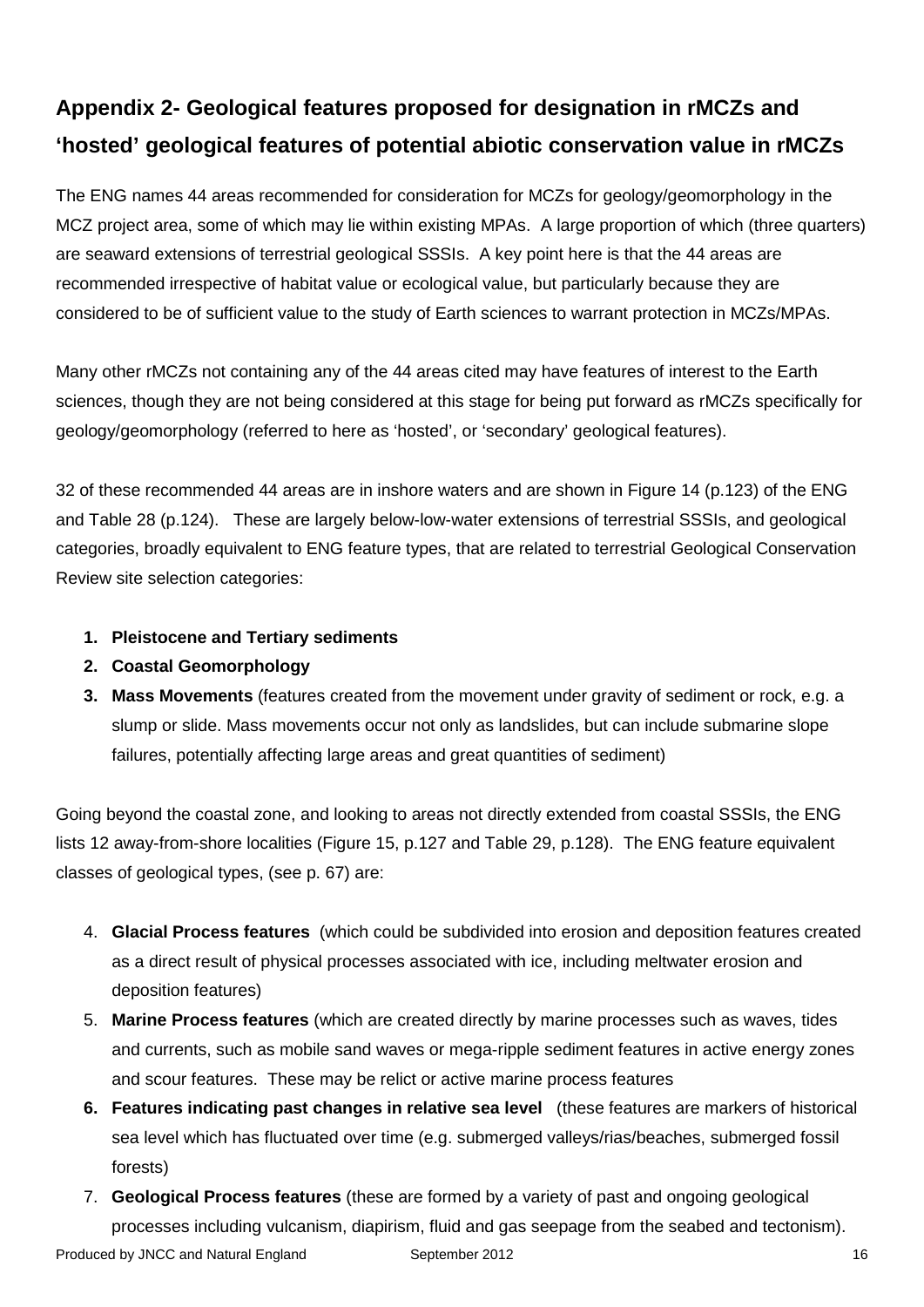To facilitate the assessment of geological and geomorphological features, the typology categories (1 to 7, above) should be used in our Annex 5 summary tables (see example in Appendix 3). **Please note** that the geological row in the Annex 5 assessment table is reserved only for those sites where a geological feature is specifically being put forward for designation.

In some cases, rMCZs contain other geological features that have not been put forward for designation but nevertheless enhance the conservation value of the rMCZs and could be important once more research has been undertaken. These are classed as 'hosted' geological features; in this case, the commentary could include any information that we might think relevant about those features.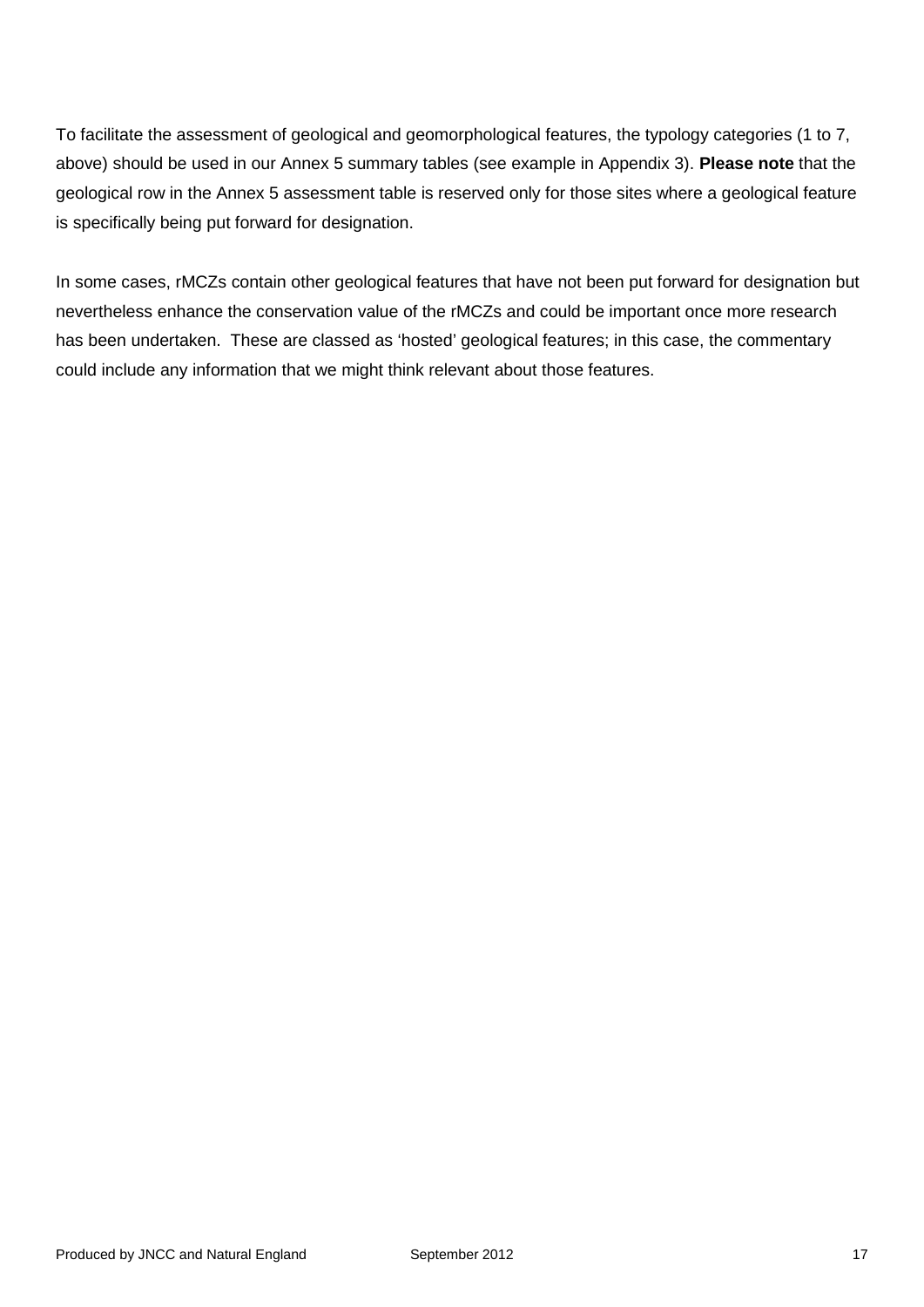# **Appendix 3 – Proposed format for the site assessment table providing an example and proposed list of standard text options for each column**

For an explanation of each column heading please see 'The Guide to Annex 5 table headings' provided at the end of this example.

Site name: FS 01 The Canyons rMCZ and FS RA 01 The Canyons recommended reference area (Finding Sanctuary) (JNCC) **Table [insert].** An overview of features proposed for designation within the Canyons rMCZ and how these contribute to the ENG guidelines at the regional MCZ project area and at wider scale.  $\checkmark$  = ENG guideline achieved and X = ENG guideline is not being achieved. Green cells represent key considerations and any greved out rows indicate where we do not agree with a feature being proposed for designation. Recommended conservation objectives given in italics indicate where we do not agree with the conservation objective recommended by the regional MCZ project (see Section 4.2). Where an asterisk (\*) has been given in the table, more detail is provided in the narrative.

<span id="page-17-0"></span>

| <b>ENG</b><br>Feature       | Representa<br>tivity (1) | <b>Replication</b><br>(2) | Adequacy<br>(3)             | <b>Viability</b><br>(4) | Gaps or<br>shortfalls<br>in relation<br>to ENG<br>minimum<br>guidelines<br>(5) | Recommended<br><b>Conservation</b><br>Objective (6) | Quantitative<br>considerations at<br>regional MCZ<br>project level (7) | <b>Ecological</b><br>Importance<br>at regional MCZ<br>level(8)                                                                                                                           | <b>Ecological</b><br>Importance<br>at wider scale (9)                                                                                                                                                                                                                                                   |
|-----------------------------|--------------------------|---------------------------|-----------------------------|-------------------------|--------------------------------------------------------------------------------|-----------------------------------------------------|------------------------------------------------------------------------|------------------------------------------------------------------------------------------------------------------------------------------------------------------------------------------|---------------------------------------------------------------------------------------------------------------------------------------------------------------------------------------------------------------------------------------------------------------------------------------------------------|
| Cold<br>water<br>coral reef | <b>FOCI</b>              | $\checkmark$ *            | $\checkmark$ * $\checkmark$ | $\checkmark$            | None                                                                           | Recover                                             |                                                                        | This is the only<br>site proposed for<br>this feature within<br>the region. This<br>feature is not<br>protected within<br>existing MPAs.<br>This feature has<br>limited<br>distribution. | This is a BAP and<br><b>OSPAR habitat.</b><br>This is the only site<br>recommended for<br>this feature within<br>the Western<br><b>Channel and Celtic</b><br><b>Sea Regional Sea</b><br>and whole MCZ<br>project area. This<br>feature has limited<br>distribution in the<br>whole MCZ project<br>area. |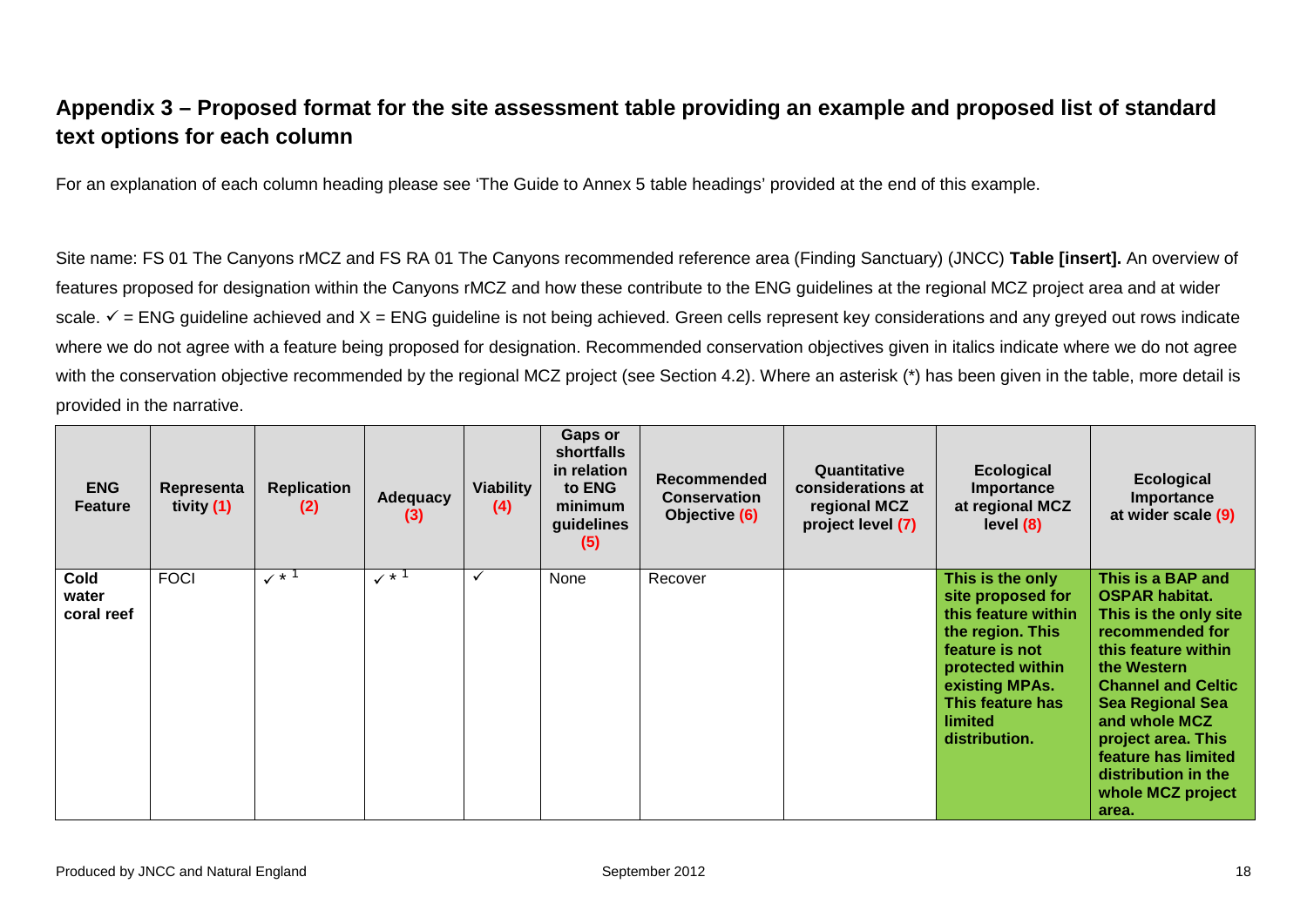| A5.1<br><b>Subtidal</b><br>coarse<br>sediment<br>3 |            |                           |            |                             |      |         |                                                                                                                        |                                                                                                                                                                                                      |                                                                                                                                                                                                                                                                                                                                                 |  |
|----------------------------------------------------|------------|---------------------------|------------|-----------------------------|------|---------|------------------------------------------------------------------------------------------------------------------------|------------------------------------------------------------------------------------------------------------------------------------------------------------------------------------------------------|-------------------------------------------------------------------------------------------------------------------------------------------------------------------------------------------------------------------------------------------------------------------------------------------------------------------------------------------------|--|
| A5.2<br><b>Subtidal</b><br>* 3<br>sand             |            |                           |            |                             |      |         |                                                                                                                        |                                                                                                                                                                                                      |                                                                                                                                                                                                                                                                                                                                                 |  |
| A6 Deep-<br>sea bed                                | <b>BSH</b> | $\overline{\checkmark}^2$ | $\sqrt{2}$ | $\checkmark$                | None | Recover | Out of all of the<br>rMCZ and existing<br><b>MCZs this rMCZ</b><br>contributes the<br>largest area of<br>deep-sea bed. | This feature is not<br>protected within<br>existing MPAs.<br>This feature has<br>limited<br>distribution.<br>This rMCZ one of<br>only two<br>examples of this<br>habitat proposed<br>for designation | This feature is not<br>protected within<br>existing MPAs and<br>has limited<br>distribution in the<br>whole MCZ project<br>area. This rMCZ is<br>one of only two<br>examples of this<br>habitat proposed<br>for designation<br>within the whole<br><b>MCZ</b> project area<br>and the Western<br><b>Channel and Celtic</b><br>Sea regional sea. |  |
| <b>Site considerations</b>                         |            |                           |            |                             |      |         |                                                                                                                        |                                                                                                                                                                                                      |                                                                                                                                                                                                                                                                                                                                                 |  |
| Connectivity                                       |            |                           | $\sqrt{4}$ |                             |      |         |                                                                                                                        |                                                                                                                                                                                                      |                                                                                                                                                                                                                                                                                                                                                 |  |
| Geological/ Geomorphological features of interest  |            |                           |            |                             | None |         |                                                                                                                        |                                                                                                                                                                                                      |                                                                                                                                                                                                                                                                                                                                                 |  |
| Appropriate boundary                               |            |                           |            | $\overline{\smash{v}}^{*5}$ |      |         |                                                                                                                        |                                                                                                                                                                                                      |                                                                                                                                                                                                                                                                                                                                                 |  |
| Areas of Additional Ecological Importance          |            |                           |            | $\sim$ $*$ 6                |      |         |                                                                                                                        |                                                                                                                                                                                                      |                                                                                                                                                                                                                                                                                                                                                 |  |
| Overlaps with existing MPAs                        |            |                           | None       |                             |      |         |                                                                                                                        |                                                                                                                                                                                                      |                                                                                                                                                                                                                                                                                                                                                 |  |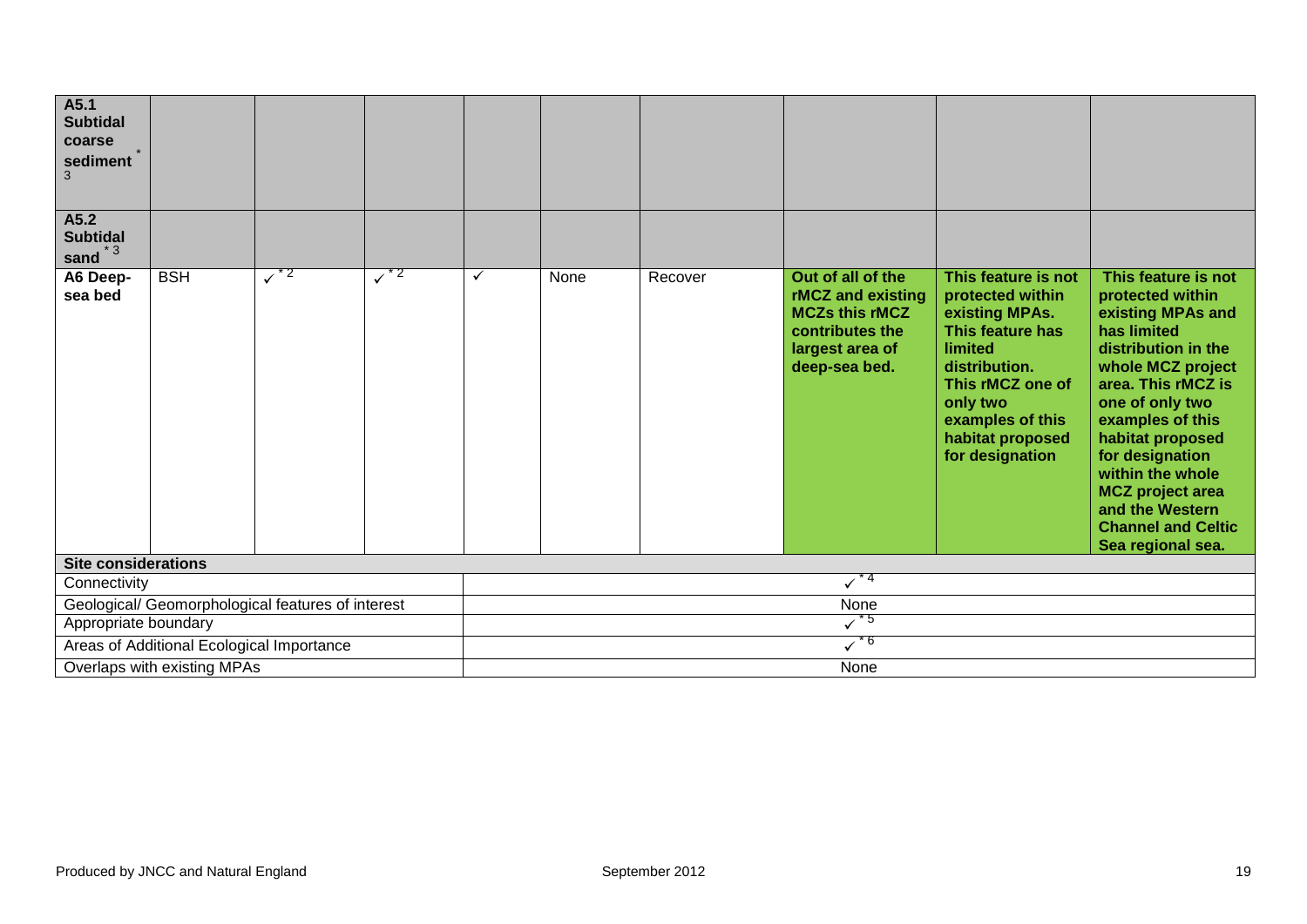Table linsertl.An overview of features proposed for designation within The Canyons recommended reference area and how these contribute to the ENG guidelines at the regional MCZ project area and at a wider scale

 $\checkmark$  = ENG guideline is achieved and X = ENG guideline is not achieved. Where an asterisk (\*) has been given in the table, more detail is provided in the narrative.

| <b>ENG Feature</b>    | <b>Representation/</b><br><b>Replication</b> | <b>Viability</b> | <b>Recommended Conservation</b><br><b>Objective</b> |  |
|-----------------------|----------------------------------------------|------------------|-----------------------------------------------------|--|
| Cold water coral reef | <b>FOCI</b>                                  |                  | Recover to reference condition                      |  |
| A6 Deep-sea bed       | <b>BSH</b>                                   |                  | Recover to reference condition                      |  |
| Site considerations   |                                              |                  |                                                     |  |
| Appropriate boundary  |                                              |                  |                                                     |  |

### **Additional comments:**

- $\bullet$  <sup>1</sup> There is only one example for cold-water coral reefs in the whole MCZ project area because it has limited distribution and only occurs in the far south-west of the MCZ project area.
- $^{2}$ No replication or adequacy quidelines were set for the habitat deep-sea bed because it has a limited distribution. There are two replicates for this feature within this regional MCZ project area and this is what is required by the ENG for other broad-scale habitats.
- $3$  Finding Sanctuary has put forward two features in The Canyons site in the final recommendation for which we had advised in June that a conservation objective was not appropriate. In June, we advised it would not be appropriate for either of these two features; subtidal coarse sediment and subtidal sand to be listed for designation because they were both very small slivers of the seafloor within the site boundary and so achievement of any conservation objective could not be realistically assessed. Regardless, Finding Sanctuary decided to put both forward for designation in the final recommendation. No further evidence has been provided which would indicate the June advice is no longer appropriate; we therefore reiterate our June advice here.
- $4$  Connectivity is not applicable to EUNIS Level 2 broad-scale habitat deep-sea bed due to the limited distribution of these habitats in the whole MCZ project area.
- <sup>5</sup> The boundary of the rMCZ is in line with ENG quidelines in that it is as simple as possible and uses a minimum number of straight lines. As this site has been proposed for broad-scale habitats and FOCI it has been drawn around a discrete area of extensive broad-scale habitat and captures the FOCI allowing for a margin of protection.
- $\bullet$  <sup>7</sup> The recommended reference area boundary is also in line with the ENG guidelines in that it is as simple as possible and uses a minimum number of straight lines. A margin of protection has also been provided between the cold-water coral FOCI and the recommended reference area boundary.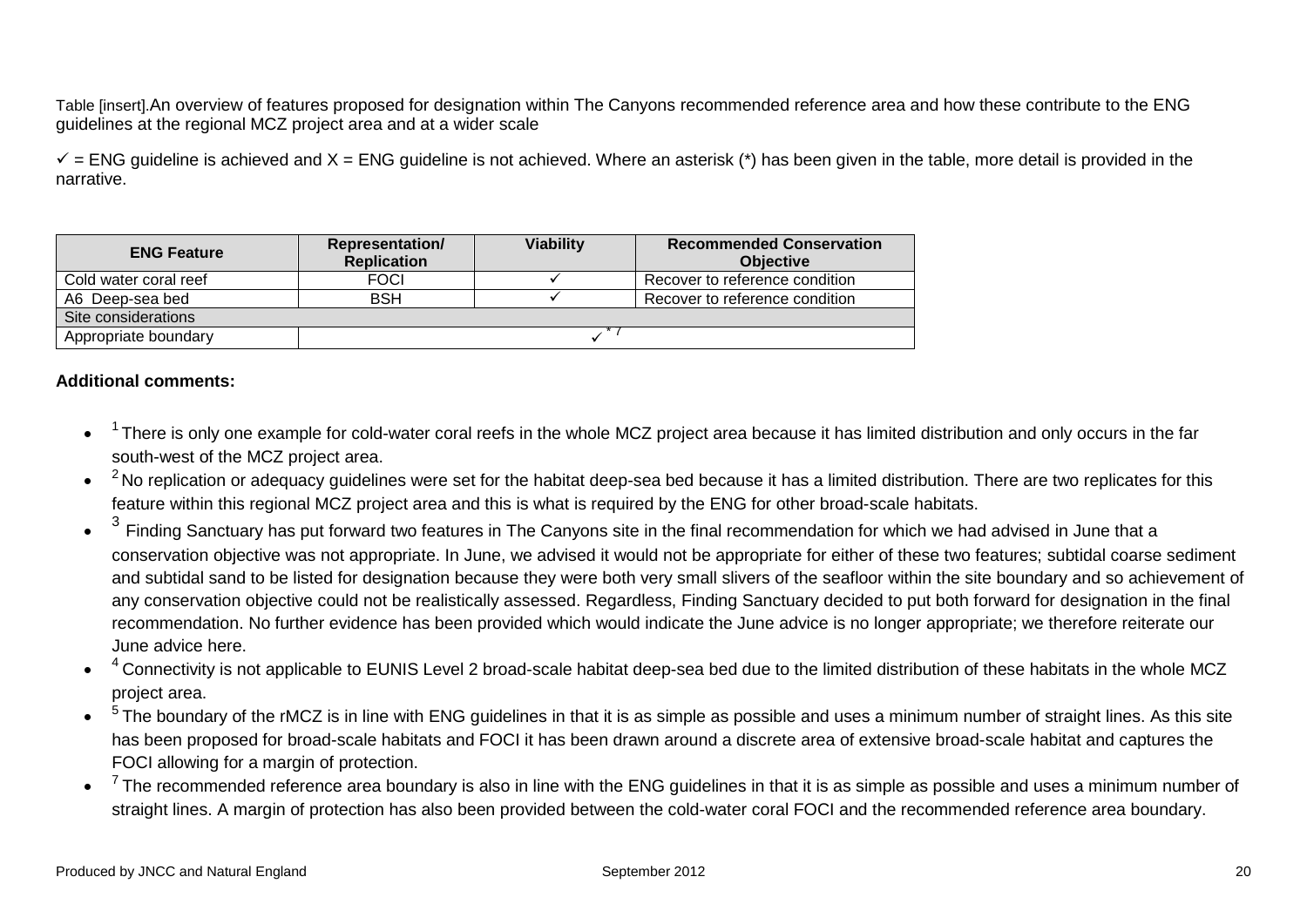#### **Suggested amendments:**

- We do not support the inclusion of subtidal coarse sediment and subtidal sand as features for designation and suggest that these are not included as features for designation if this rMCZ is designated (see comment above).
- The rMCZ boundary could be extended in the north-east to incorporate the complete canyon feature. Also, some minor adjustments will be needed around the south-east margin to eliminate the patches of subtidal sand and subtidal coarse sediment depending on the evidence available.

### **Summary of site benefits:**

- This rMCZ contributes to meeting adequacy and replication guidelines of one FOCI and one broad-scale habitat. This site contributes the largest area of deep-sea bed out of all of the rMCZs and existing MPAs within the regional MCZ project area, the Western Channel and Celtic Sea regional sea, and for the whole MCZ project area. It also represents only one of two sites within whole MCZ project area that are recommended for the habitat deepsea bed as feature for designation. This feature has limited distribution in the whole MCZ project area, which is not currently protected in existing MPAs in the whole MCZ project area. It also complies with the viability guidelines.
- It is also the only site within the regional MCZ project area, Western Channel and Celtic Sea region and the whole MCZ project area that would provide protection for the FOCI cold-water coral reefs, a BAP and OSPAR habitat. This feature has limited distribution in the whole MCZ project area, and is not currently protected in existing MPAs in the whole MCZ project area.
- There is good evidence for the presence of a wide range of habitats within the deep-sea bed broad-scale habitat which have been mapped by JNCC, including communities of deep-sea corals, deep circalittoral coarse sediment, deep-sea bedrock, biogenic gravel, mixed substrata, mud and sand. This site is only one of two rMCZs within the regional MCZ project area as well as the whole MCZ project area with a very large depth range (200–2000m. This range of depths creates heterogeneous seafloor topography within the site.
- $6$  Although it is not clear whether this site was selected on the basis of it being an area of additional ecological importance there are a number of ecological benefits which could be considered important and add value to this recommendation:
	- o The regional MCZ project recommendations state that there is a high summer seasonal front which intersects with the rMCZ and there are higher than average aggregations of cetaceans and seabirds (Lieberknecht, Hooper, et al. 2011) .
	- o There are also spawning and nursery grounds for a number of fish species within the local area (Ellis, et al. 2012).
	- o An analysis of the numbers and distribution of seabirds found that there are low to medium densities of lesser black-backed gull during breeding; medium densities of European storm petrel during breeding, and black-legged kittiwake during winter; medium to high densities of northern gannet during winter, Cory's shearwater during summer, and great skua during winter and breeding (Kober, et al. 2010).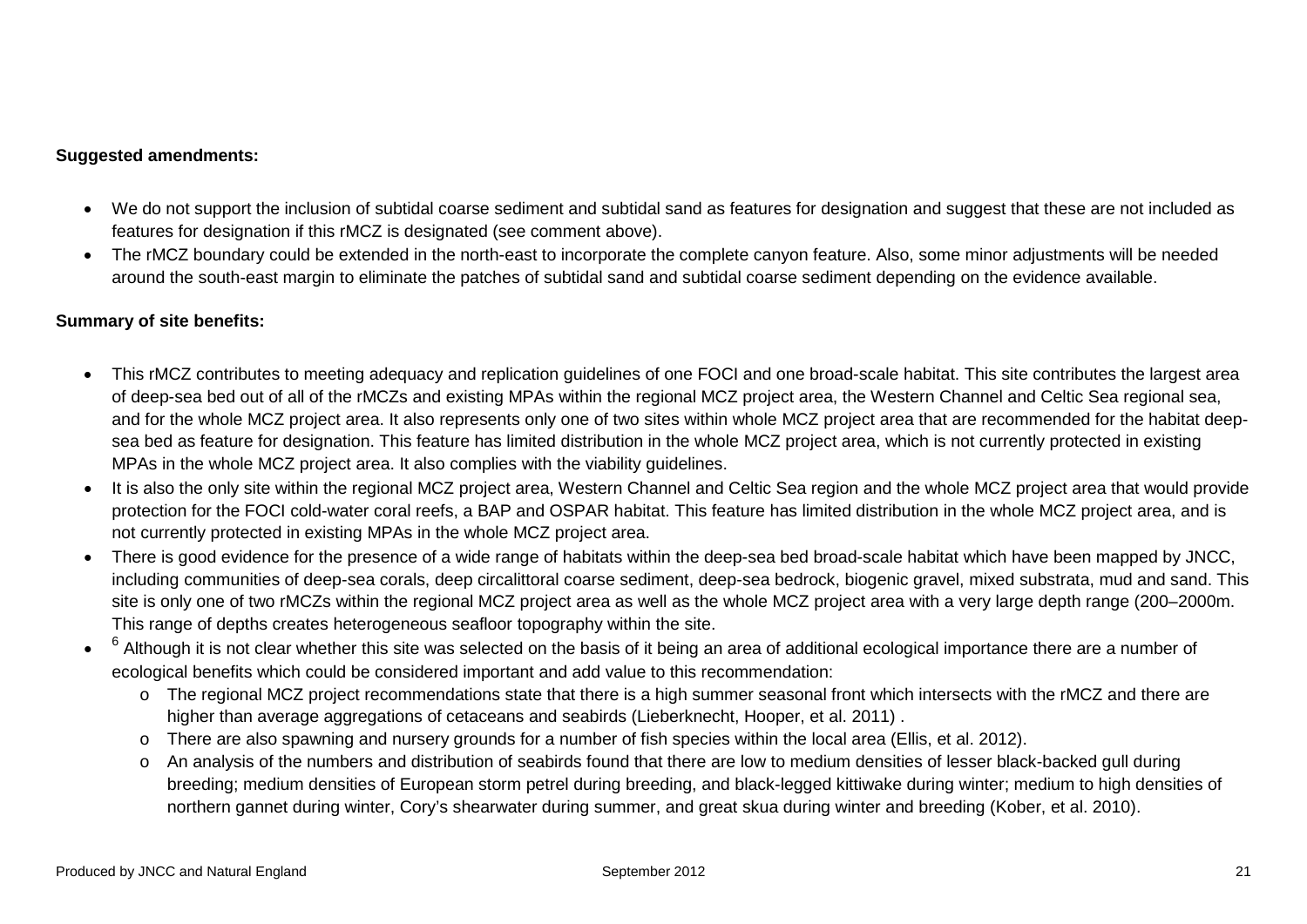#### **Implications of the site not being designated:**

- The Canyons rMCZ is particularly important in terms of its deep-sea bed and cold-water coral reefs. This area of deep-sea bed is one of only two areas proposed with this as a feature for designation in the whole MCZ project area, and it contains the largest and most significant area of this habitat which includes a large canyon feature. Although no replication and adequacy targets were set for deep-sea bed, failiure to designate this site would significantly reduce the area of this rare habitat within the recommendations.
- In addition to this, this is the only known location within the whole MCZ project area which contains live cold-water coral reefs, therefore if this site was not taken forward for designation there would be no examples of cold-water coral reefs protected.

#### **Guide to Annex 5 table headings**

(1) **Representation -** List the ENG feature category that the feature sits in, either broad-scale habitat or Feature of Conservation Importance (FOCI)

(2) **Replication** – Either a √ or x depending on whether the guideline fro replication has been met within the regional MCZ project area. If the lower level guideline has just been achieved, then an asterisk has been given in the table and discussed further in the narrative under the 'Additional comments' subheading below. In addition, if a guideline for replication has not been met because the feature has limited distribution or lack of records then this is recorded as a  $\checkmark$  and discussed further in the narrative under the 'Additional comments' sub-heading below rather than listed as a gap in column 5.

(3) Adequacy – Either  $a \vee$  or x depending on whether the guideline for adequacy has been met within the regional MCZ project area. If the lower level guideline has just been achieved, then an asterisk has been given in the table and discussed further in the narrative under the 'Additional comments' subheading below. In addition, if a quideline for adequacy has not been met because the feature has limited distribution then this is recorded as a  $\checkmark^*$  and discussed further in the narrative under the 'Additional comments' sub-heading below rather than listed as a gap in column 5.

(4) Viability - Either a  $\checkmark$  or x depending on whether the viability has been met in terms of the sites minimum diameter meets the requirements of the ENG for the features proposed for designation within it.. If the site is viable in size but the patch size of a feature proposed for designation is thought to be too small, then an asterisk has been given in the table and discussed further in the narrative under the 'Additional comments' sub-heading below.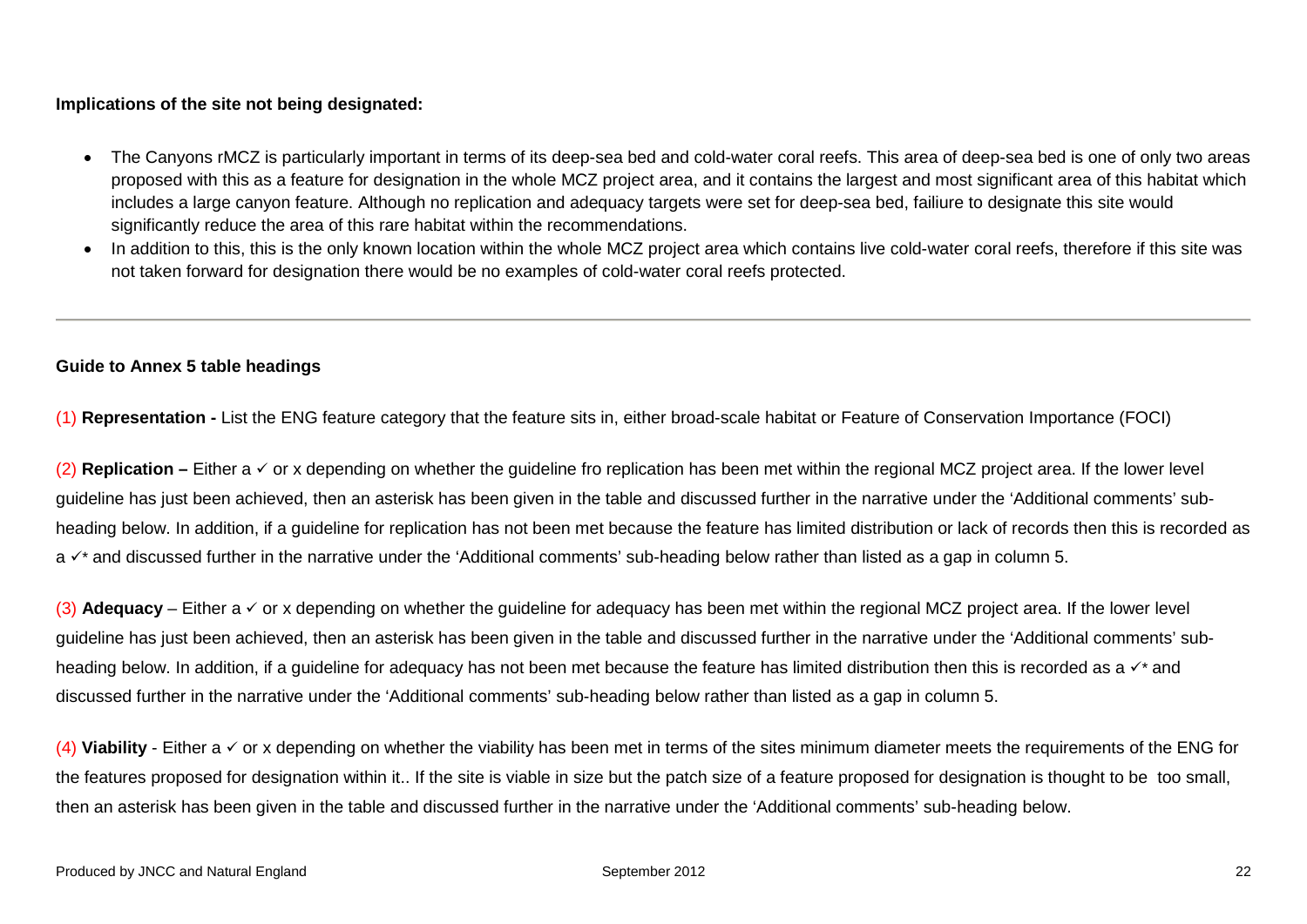(5) **Gaps and shortfalls in relation to the ENG minimum guidelines** – In this column it will be noted if a guideline has not been achieved within the regional MCZ project area.

(6) **Recommended Conservation Objective –** Either Maintain or Recover depending on what has been recommended. As stated in the text above the table if we disagree with the CO set by the regional MCZ project, then we put the text in italics

(7) **Quantitative considerations at regional MCZ project level –** This is anything that relates to representativity, replication and adequacy. Suggestions for set text options:

- Out of all of the rMCZs and existing MPAs, this site contributes the largest area of [insert BSH].
- Out of all of the rMCZs and existing MPAs, this site contributes the second largest area of [insert BSH].
- ENG adequacy guideline not met.
- This site is needed to meet the lower level guideline for this feature within the regional MCZ project area
- This BSH is currently only reaching the minimum adequacy quideline
- This feature only has the minimum amount of replicates.

(8) **Ecological Importance at regional MCZ level** – Qualitative statements in relation to the importance of the feature at the regional MCZ project level. Suggestions for set text options:

- Only site proposed for this feature within the region.
- Many records of this FOCI in this rMCZ.
- This feature is not protected within existing MPAs.
- This feature has limited distribution.
- Only a small proportion of this feature is captured in existing MPAs.
- Only a small proportion of this BSH is currently protected within existing MPAs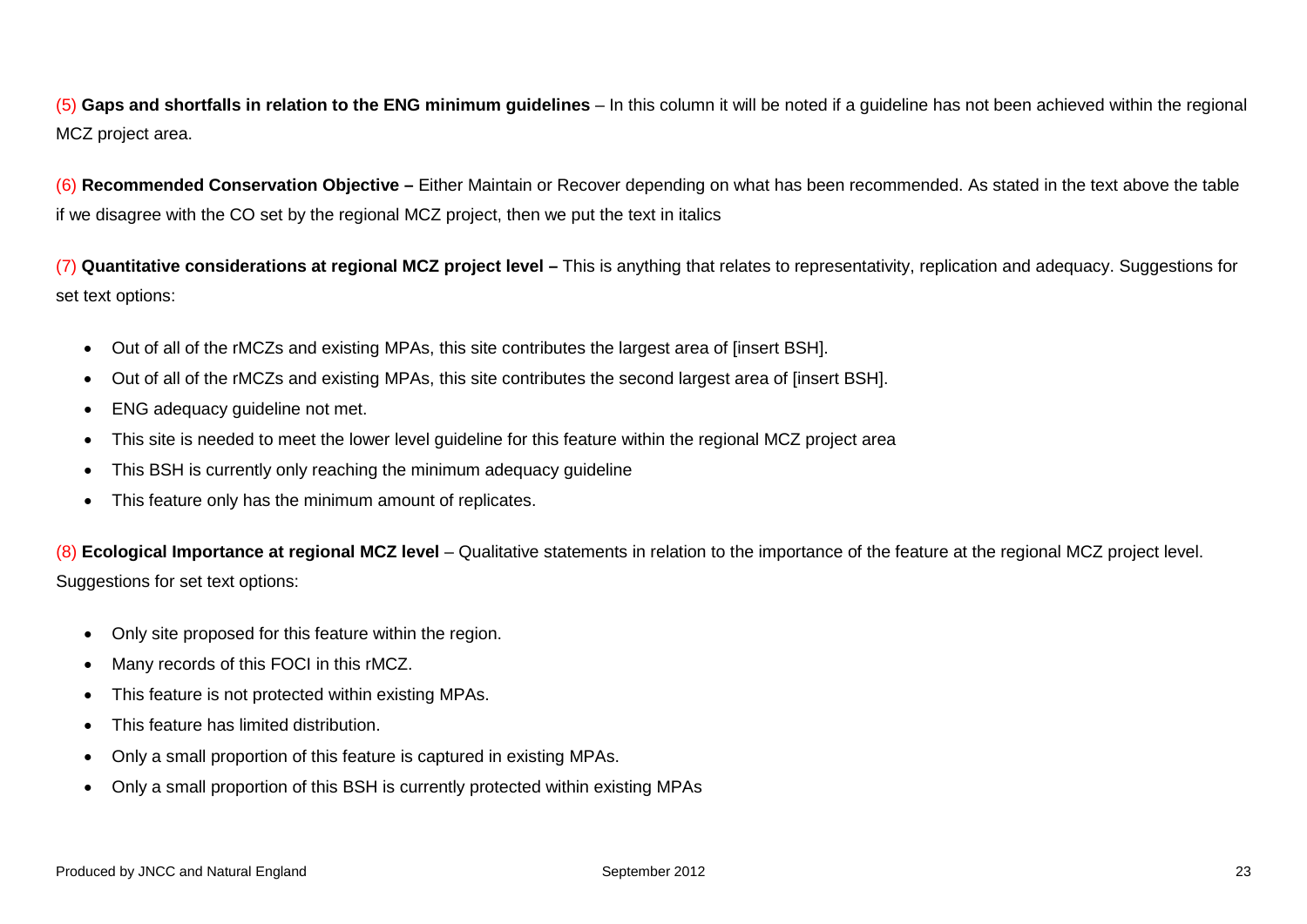(9) **Ecological Importance at wider scale** – Qualitative statements in relation to the importance of the feature at either the whole MCZ project level or Charting Progress 2 regions level. Suggestions for set text options:

- This is the only site recommended for this feature within the whole MCZ project area.
- This is only one of two sites recommended for this feature within the whole MCZ project area.
- This feature has limited distribution in the whole MCZ project area.
- This feature has limited distribution in the [insert name] regional sea area.
- Out of all of the rMCZs and existing MPAs, this site contributes the largest area of [insert BSH] in the whole MCZ project area.
- Out of all of the rMCZs and existing MPAs, this site contributes the second largest area of [insert BSH] in the whole MCZ project area.
- Out of all of the rMCZs and existing MPAs, this site contributes the largest area of [insert BSH] in the [insert name] regional sea area.
- Out of all of the rMCZs and existing MPAs, this site contributes the second largest area of [insert BSH] in the [insert name] regional sea area.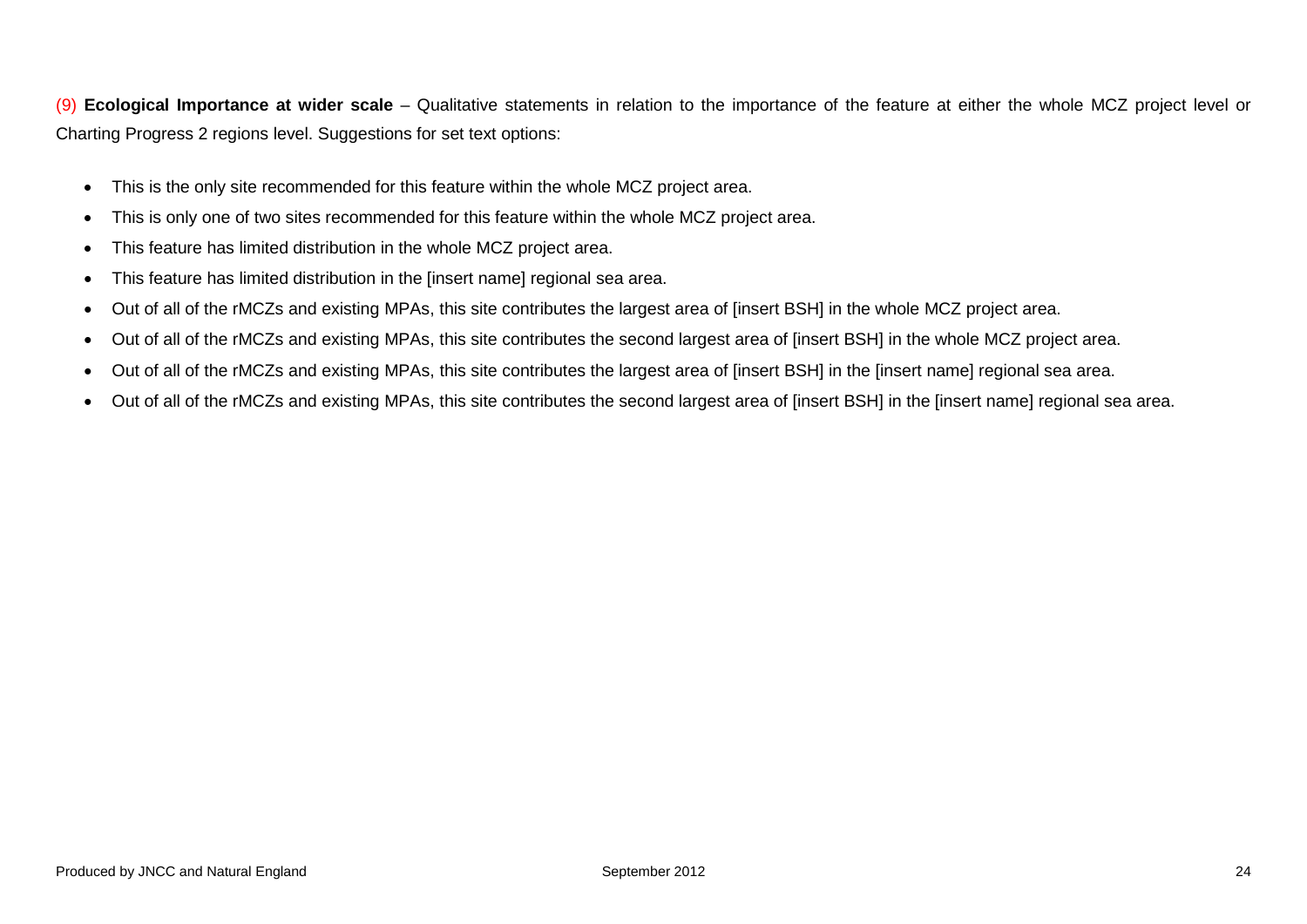# <span id="page-24-0"></span>**Appendix 4: Resources to undertake the assessment of MCZ site recommendations**

- SAP advice
- Regional MCZ Project final recommendation reports and any subsequent amendments submitted;
- Regional MCZ project knowledge transfer reports
- MCZ Board paper *'*Process for considering features not listed in the Ecological Network Guidance for protection through MCZs'
- Ecological Network Guidance.
- Outputs from the IA ecological benefits contract
- GIS with recommendations and key datasets only
- Broadscale-habitat area spreadsheet and the sites features conservation objective spreadsheet
- Summary of the SNCB and regional MCZ project gap analysis
- European Seabirds At Sea (ESAS) database
- RSPB submission to Regional projects May 2011
- Ellis, J.R., Milligan, S.P., Readdy, L., Taylor, N. and Brown, M.J. 2012. Spawning and nursery grounds of selected fish species in UK waters. Sci. Ser. Tech. Rep., Cefas Lowestoft, 147: 56 pp. (technical report from Cefas related to the MB5301 project on fish spawning and nursery grounds – available on Cefas website)

## **For reference only:**

- Ecological Network Guidance (ENG)
- Government expectations note;
- SNCB advice plan;
- Contribution of UK MPAs towards an ecologically coherent network (JNCC paper)